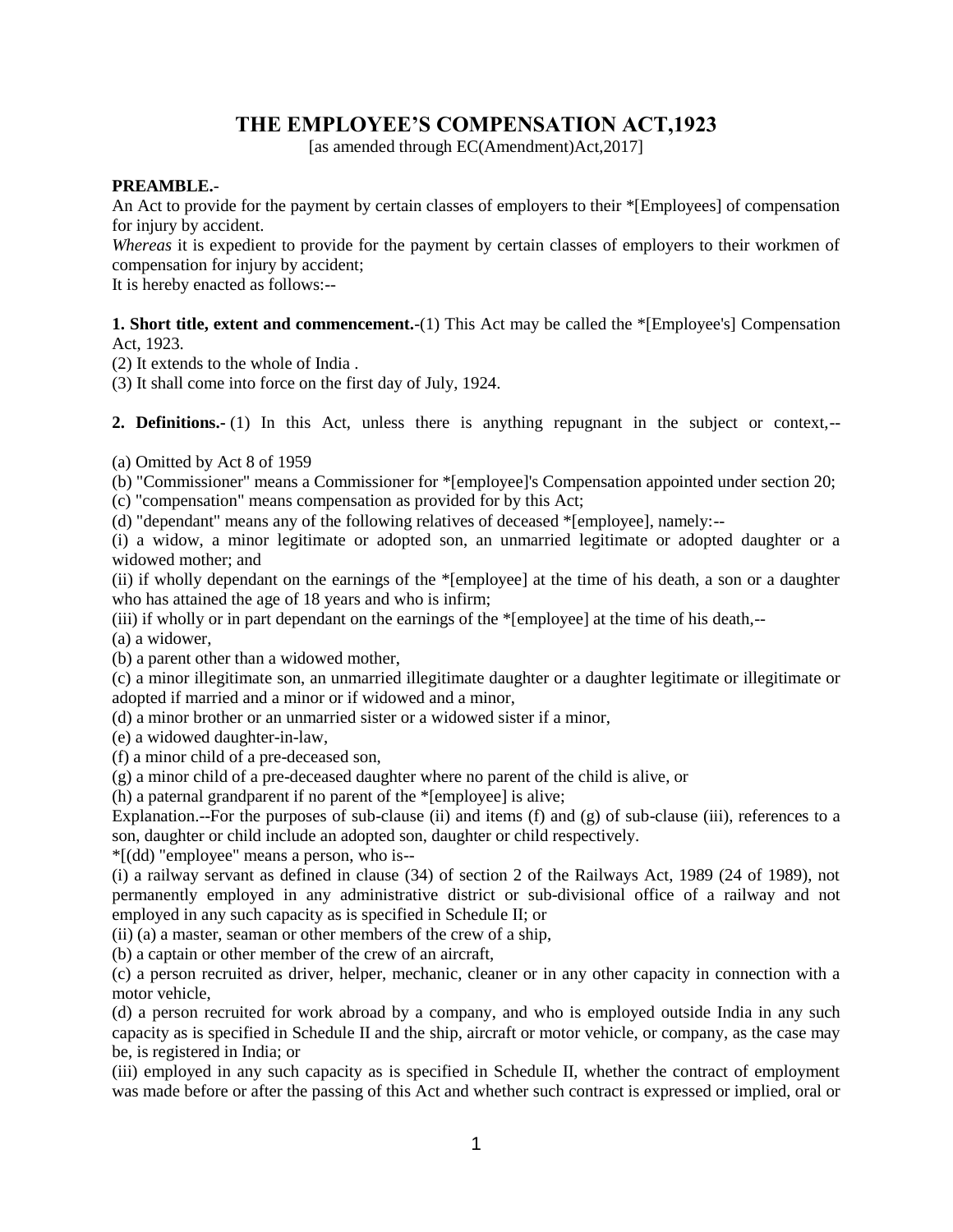in writing; but does not include any person working in the capacity of a member of the Armed Forces of the Union; and any reference to any employee who has been injured shall, where the employee is dead, include a reference to his dependants or any of them;]

(e) "employer" includes anybody of persons whether incorporated or not and any managing agent of an employer and the legal representative of a deceased employer, and, when the services of a \*[employee] are temporarily lent or let on hire to another person by the person with whom the \*[employee] has entered into a contract of service or apprenticeship, means such other person while the \*[employee] is working for him;

(f) "managing agent" means any person appointed or acting as the representative of another person for the purpose of carrying on such other person's trade or business, but does not include an individual manager subordinate to an employer;

(ff) "minor" means a person who has not attained the age of eighteen years;

(g) "partial disablement" means, where the disablement is of a temporary nature, such disablement as reduces the earning capacity of a \*[employee] in any employment in which he was engaged at the time of the accident resulting in the disablement, and, where the disablement is of a permanent nature, such disablement as reduces his earning capacity in every employment which he was capable of undertaking at that time: provided that every injury specified [in Part II of Schedule I] shall be deemed to result in permanent partial disablement;

(h) "prescribed" means prescribed by rules made under this Act;

(i) "qualified medical practitioner" means any person registered under any Central Act, Provincial Act, or an Act of the Legislature of a State providing for the maintenance of a register of medical practitioners, or, in any area where no such last-mentioned Act is in force, any person declared by the State Government, by notification in the Official Gazette, to be a qualified medical practitioner for the purposes of this Act;

(j) Omitted by Act 15 of 1933

(k) "seaman" means any person forming part of the crew of any ship, but does not include the master of the ship;

(l) "total disablement" means such disablement, whether of a temporary or permanent nature, as incapacitates a \*[employee] for all work which he was capable of performing at the time of the accident resulting in such disablement:

Provided that permanent total disablement shall be deemed to result from every injury specified in Part I of Schedule I or from any combination of injuries specified in Part II thereof where the aggregate percentage of the loss of earning capacity, as specified in the said Part II against those injuries, amounts to one hundred per cent. or more;

(m) "wages", includes any privilege or benefit which is capable of being estimated in money, other than a travelling allowance or the value of any travelling concession or a contribution paid by the employer of a \*[employee] towards any pension or provident fund or a sum paid to a \*[employee] to cover any special expenses entailed on him by the nature of his employment;

(n) Omitted by Act 45 of 2009

(2) The exercise and performance of the powers and duties of a local authority or of any department acting on behalf of the Government shall, for the purposes of this Act, unless a contrary intention appears, be deemed to be the trade or business of such authority or department.

(3) The Central Government or the State Government, by notification in the Official Gazette, after giving not less than three months' notice of its intention so to do, may, by a like notification, add to Schedule II any class of persons employed in any occupation which it is satisfied is a hazardous occupation, and the provisions of this Act shall thereupon apply, in case of a notification by the Central Government, within the territories to which the Act extends, or, in the case of a notification by the State Government, within the State, to such classes of persons:

Provided that in making addition, the Central Government or the State Government, as the case may be, may direct that the provisions of this Act shall apply to such classes of persons in respect of specified injuries only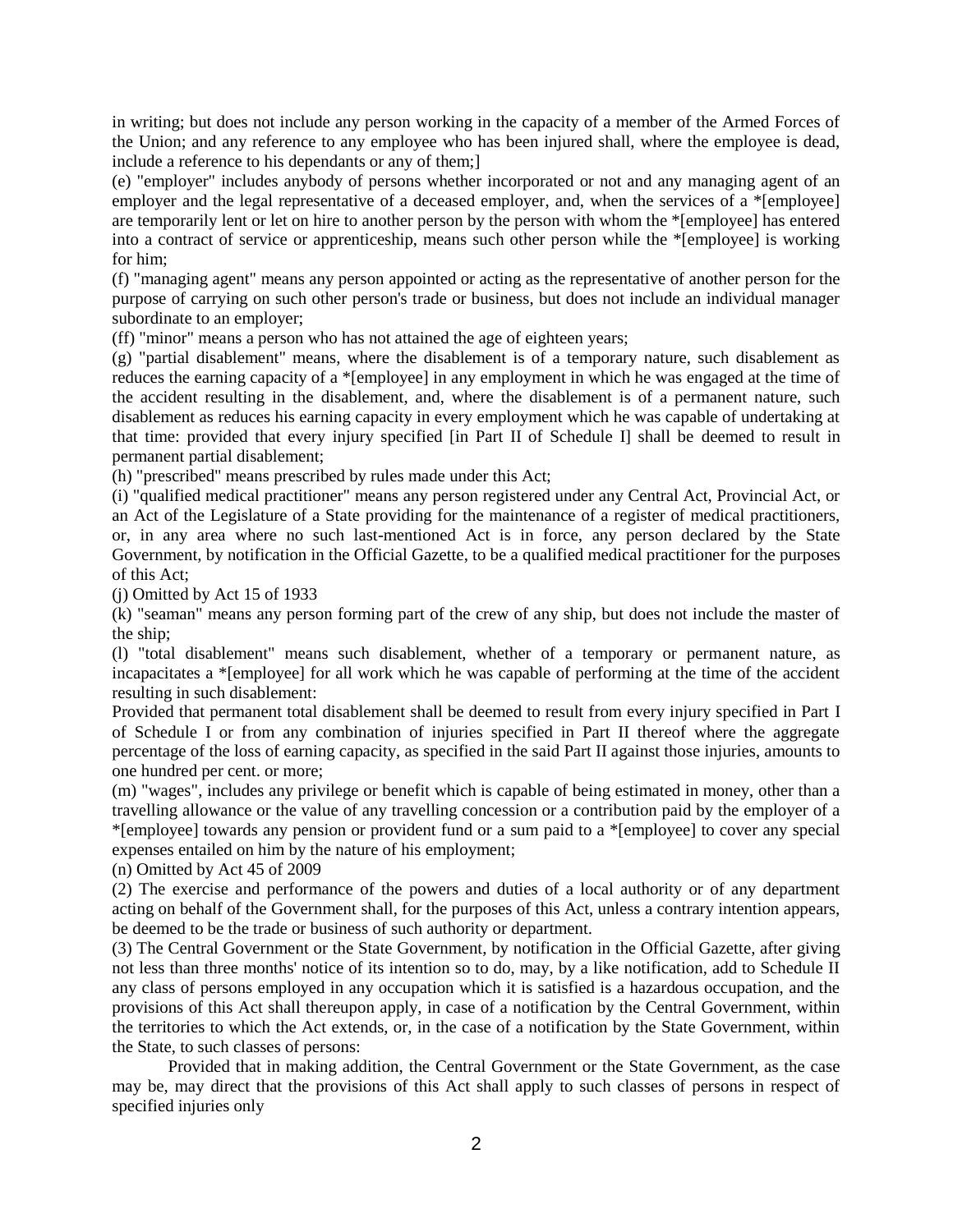**3. Employer's liability for compensation.**- (1) If personal injury is caused to a \*[employee] by accident arising out of and in the course of his employment, his employer shall be liable to pay compensation in accordance with the provisions of this Chapter:

Provided that the employer shall not be so liable --

(a) in respect of any injury which does not result in the total or partial disablement of the \*[employee] for a period exceeding three days;

(b) in respect of any injury, not resulting in death or permanent total disablement caused by an accident which is directly attributable to—

(i) the \*[employee] having been at the time thereof under the influence of drink or drugs, or

(ii) the wilful disobedience of the \*[employee] to an order expressly given, or to a rule expressly framed, for the purpose of securing the safety of \*[employees], or

(iii) the wilful removal or disregard by the \*[employee] of any safety guard or other device which he knew to have been provided for the purpose of securing the safety of \*[employee],

(c) Omitted by Act 5 of 1929.

(2) If an \*[employee] employed in any employment specified in Part A of Schedule III contracts any disease specified therein as an occupational disease peculiar to that employment, or if a \*[employee], whilst in the service of an employer in whose service he has been employed for a continuous period of not less than six months (which period shall not include a period of service under any other employer in the same kind of employment) in any employment specified in Part B of Schedule III, contracts any disease specified therein as an occupational disease peculiar to that employment, or if a \*[employee] whilst in the service of one or more employers in any employment specified in Part C of Schedule III for such continuous period as the Central Government may specify in respect of each such employment, contracts any disease specified therein as an occupational disease peculiar to that employment, the contracting of the disease shall be deemed to be an injury by accident within the meaning of this section and, unless the contrary is proved, the accident shall be deemed to have arisen out of, and in the course of, the employment:

Provided that if it is proved,--

(a) that an \*[employee] whilst in the service of one or more employers in any employment specified in Part C of Schedule III has contracted a disease specified therein as an occupational disease peculiar to that employment during a continuous period which is less than the period specified under this sub-section for that employment; and

(b) that the disease has arisen out of and in the course of the employment, the contracting of such disease shall be deemed to be an injury by accident within the meaning of this section:

Provided further that if it is proved that a \*[employee] who having served under any employer in any employment specified in Part B of Schedule III or who having served under one or more employers in any employment specified in Part C of that Schedule, for a continuous period specified under this subsection for that employment and he has after the cessation of such service contracted any disease specified in the said Part B or the said Part C, as the case may be, as an occupational disease peculiar to the employment and that such disease arose out of the employment, the contracting of the disease shall be deemed to be an injury by accident within the meaning of this section.

(2A) If a \*[employee] employed in any employment specified in Part C of Schedule III contracts any occupational disease peculiar to that employment, the contracting whereof is deemed to be an injury by accident within the meaning of this section, and such employment was under more than one employer, all such employers shall be liable for the payment of the compensation in such proportion as the Commissioner may, in the circumstances, deem just.

(3) The Central Government or the State Government, after giving, by notification in the Official Gazette, not less than three months' notice of its intention so to do, may, by a like notification, add any description of employment to the employments specified in Schedule III and shall specify in the case of employments so added the diseases which shall be deemed for the purposes of this section to be occupational diseases peculiar to those employments respectively, and thereupon the provisions of sub-section (2) shall apply,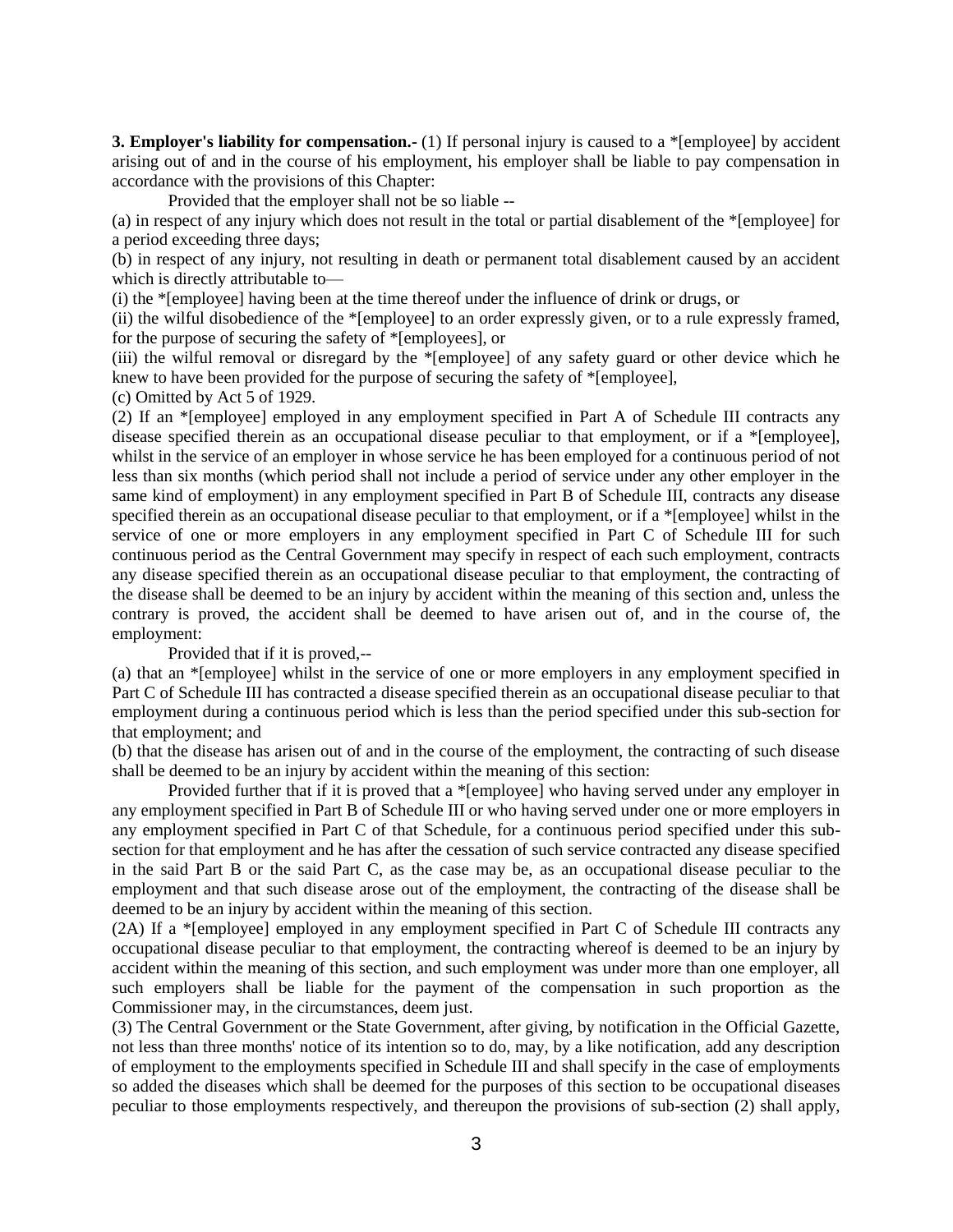in the case of a notification by the Central Government, within the territories to which this Act extends or, in case of a notification by the State Government, within the State as if such diseases had been declared by this Act to be occupational diseases peculiar to those employments.

(4) Save as provided by sub-sections (2), (2A)] and (3) no compensation shall be payable to a \*[employee] in respect of any disease unless the disease is directly attributable to a specific injury by accident arising out of and in the course of his employment.

(5) Nothing herein contained shall be deemed to confer any right to compensation on a \*[employee] in respect of any injury if he has instituted in a Civil Court a suit for damages in respect of the injury against the employer or any other person; and no suit for damages shall be maintainable by a \*[employee] in any Court of law in respect of any injury--

(a) if he has instituted a claim to compensation in respect of the injury before a Commissioner; or

(b) if an agreement has been come to between the \*[employee] and his employer providing for the payment of compensation in respect of the injury in accordance with the provisions of this Act.

**4. Amount of compensation.-** (1) Subject to the provisions of this Act, the amount of compensation shall be as follows, namely:--

(a) where death results an from the injury : an amount equal to fifty per cent. of the monthly wages of the deceased \*[employee] multiplied by the relevant factor; or an amount of \*[one lakh and twenty thousand rupees], whichever is more;

(b) where permanent total disablement results from the injury : an amount equal to sixty per cent. of the monthly wages of the injured \*[employee] multiplied by the relevant factor; \*[one lakh and twenty thousand rupees], whichever is more;

\*[Provided that the Central Government may, by notification in the Official Gazette, from time to time, enhance the amount of compensation mentioned in clauses (a) and (b).]

Explanation I.--For the purposes of clause (a) and clause (b), "relevant factor", in relation to a \*[employee] means the factor specified in the second column of Schedule IV against the entry in the first column of that Schedule specifying the number of years which are the same as the completed years of the age of the \*[employee] on his last birthday immediately preceding the date on which the compensation fell due.

Explanation II .- Omitted by Act 45 of 2009.

(c) where permanent partial disablement result from the injury:

(i) in the case of an injury specified in Part II of Schedule I, such percentage of the compensation which would have been payable in the case of permanent total disablement as is specified therein as being the percentage of the loss of earning capacity caused by that injury; and

(ii) in the case of an injury not specified in Schedule I, such percentage of the compensation payable in the case of permanent total disablement as is proportionate to the loss of earning capacity (as assessed by the qualified medical practitioner) permanently caused by the injury;

Explanation I.--Where more injuries than one are caused by the same accident, the amount of compensation payable under this head shall be aggregated but not so in any case as to exceed the amount which would have been payable if permanent total disablement had resulted from the injuries.

Explanation II.--In assessing the loss of earning capacity for the purpose of sub-clause (ii), the qualified medical practitioner shall have due regard to the percentages of loss of earning capacity in relation to different injuries specified in Schedule I;

(d) where temporary disablement, whether total or partial, results from the injury : a half monthly payment of the sum equivalent to twenty-five per cent. of monthly wages of the \*[employee], to be paid in accordance with the provisions of sub-section (2).

(1A) Notwithstanding anything contained in sub-section (1), while fixing the amount of compensation payable to a \*[employee] is respect of an accident occurred outside India, the Commissioner shall take into account the amount of compensation, if any, awarded to such \*[employee] in accordance with the law of the country in which the accident occurred and shall reduce the amount fixed by him by the amount of compensation awarded to the \*[employee] in accordance with the law of that country.]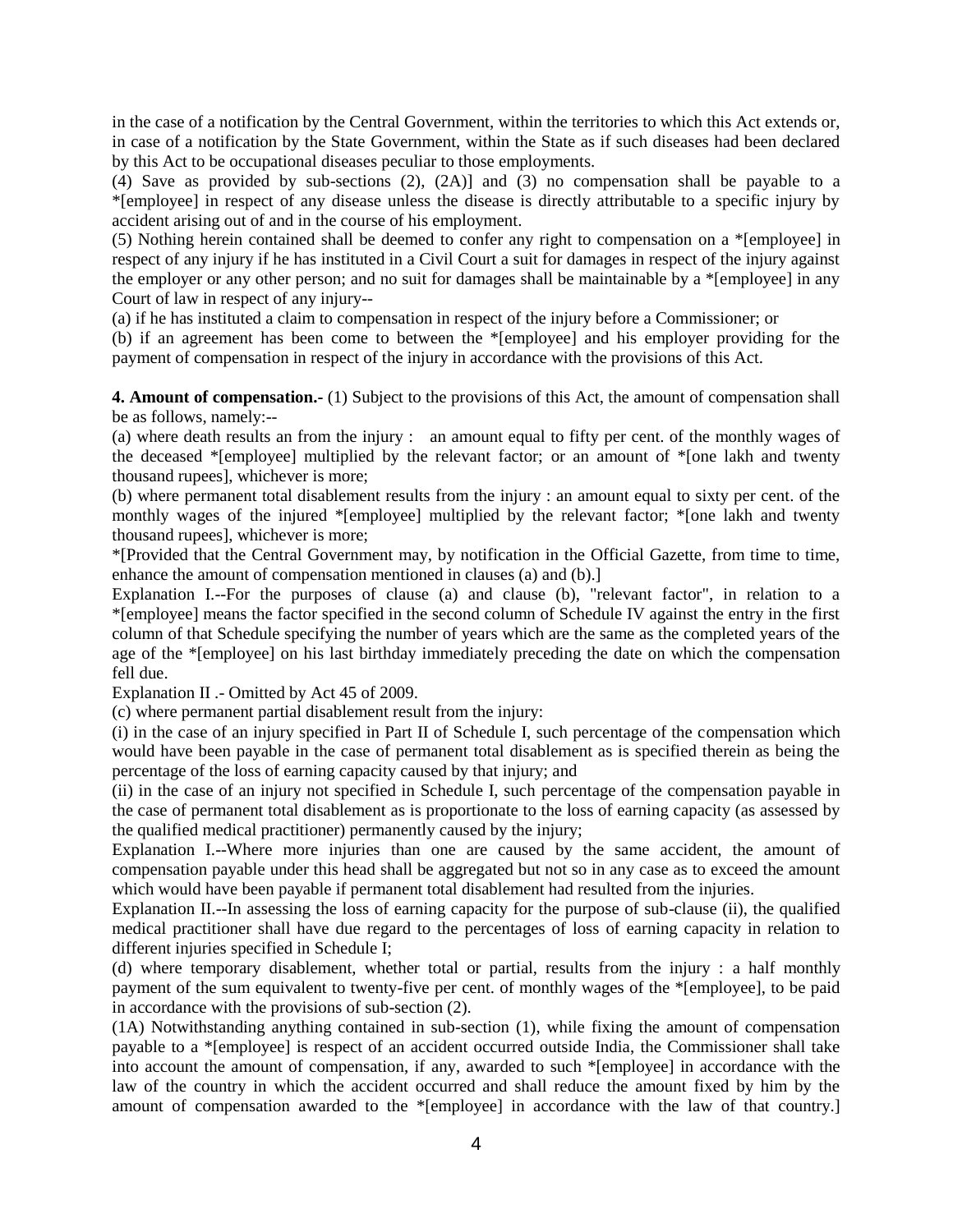\*[(1B) The Central Government may, by notification in the Official Gazette, specify, for the purposes of sub-section (I), such monthly wages in relation to an employee as it may consider necessary.]

(2) The half-monthly payment referred to in clause (d) of sub-section (1) shall be payable on the sixteenth day --

(i) from the date of disablement where such disablement lasts for a period of twenty-eight days or more, or

(ii) after the expiry of a waiting period of three days from the date of disablement where such disablement lasts for a period of less than twenty-eight days; and thereafter half-monthly during the disablement or during a period of five years, whichever period is shorter:

Provided that--

(a) there shall be deducted from any lump sum or half-monthly payments to which the \*[employee] is entitled the amount of any payment or allowance which the \*[employee] has received from the employer by way of compensation during the period of disablement prior to the receipt of such lump sum or of the first half-monthly payment, as the case may be; and

(b) no half-monthly payment shall in any case exceed the amount, if any, by which half the amount of the monthly wages of the \*[employee] before the accident exceeds half the amount of such wages which he is earning after the accident.

Explanation.--Any payment or allowance which the \*[employee] has received from the employer towards his medical treatment shall not be deemed to be a payment or allowance received by him by way of compensation within the meaning of clause (a) of the proviso.

 $*(2A)$  The employee shall be reimbursed the actual medical expenditure incurred by him for treatment of injuries caused during course of employment.]

(3) On the ceasing of the disablement before the date on which any half-monthly payment falls due there shall be payable in respect of that half-month a sum proportionate to the duration of the disablement in that half-month.

(4) If the injury of the \*[employee] results in his death, the employer shall, in addition to the compensation under sub-section (1), deposit with the Commissioner a sum of \*[not less than five thousand rupees] for payment of the same to the eldest surviving dependant of the \*[employee] towards the expenditure of the funeral of such \*[employee] or where the \*[employee] did not have a dependant or was not living with his dependant at the time of his death to the person who actually incurred such expenditure.]

\*[Provided that the Central Government may, by notification in the Official Gazette, from time to time, enhance the amount specified in this sub-section.]

**4A. Compensation to be paid when due and penalty for default.-** (1) Compensation under section 4 shall be paid as soon as it falls due.

(2) In cases where the employer does not accept the liability for compensation to the extent claimed, he shall be bound to make provisional payment based on the extent of liability which he accepts, and, such payment shall be deposited with the Commissioner or made to the \*[employee], as the case may be, without prejudice to the right of the\*[employee] to make any further claim.

(3) Where any employer is in default in paying the compensation due under this Act within one month from the date it fell due, the Commissioner shall--

(a) direct that the employer shall, in addition to the amount of the arrears, pay simple interest thereon at the rate of twelve per cent. per annum or at such higher rate not exceeding the maximum of the lending rates of any scheduled bank as may be specified by the Central Government, by notification in the Official Gazette, on the amount due; and

(b) if, in his opinion, there is no justification for the delay, direct that the employer shall, in addition to the amount of the arrears and interest thereon, pay a further sum not exceeding fifty per cent, of such amount by way of penalty:

Provided that an order for the payment of penalty shall not be passed under clause (b) without giving a reasonable opportunity to the employer to show cause why it should not be passed.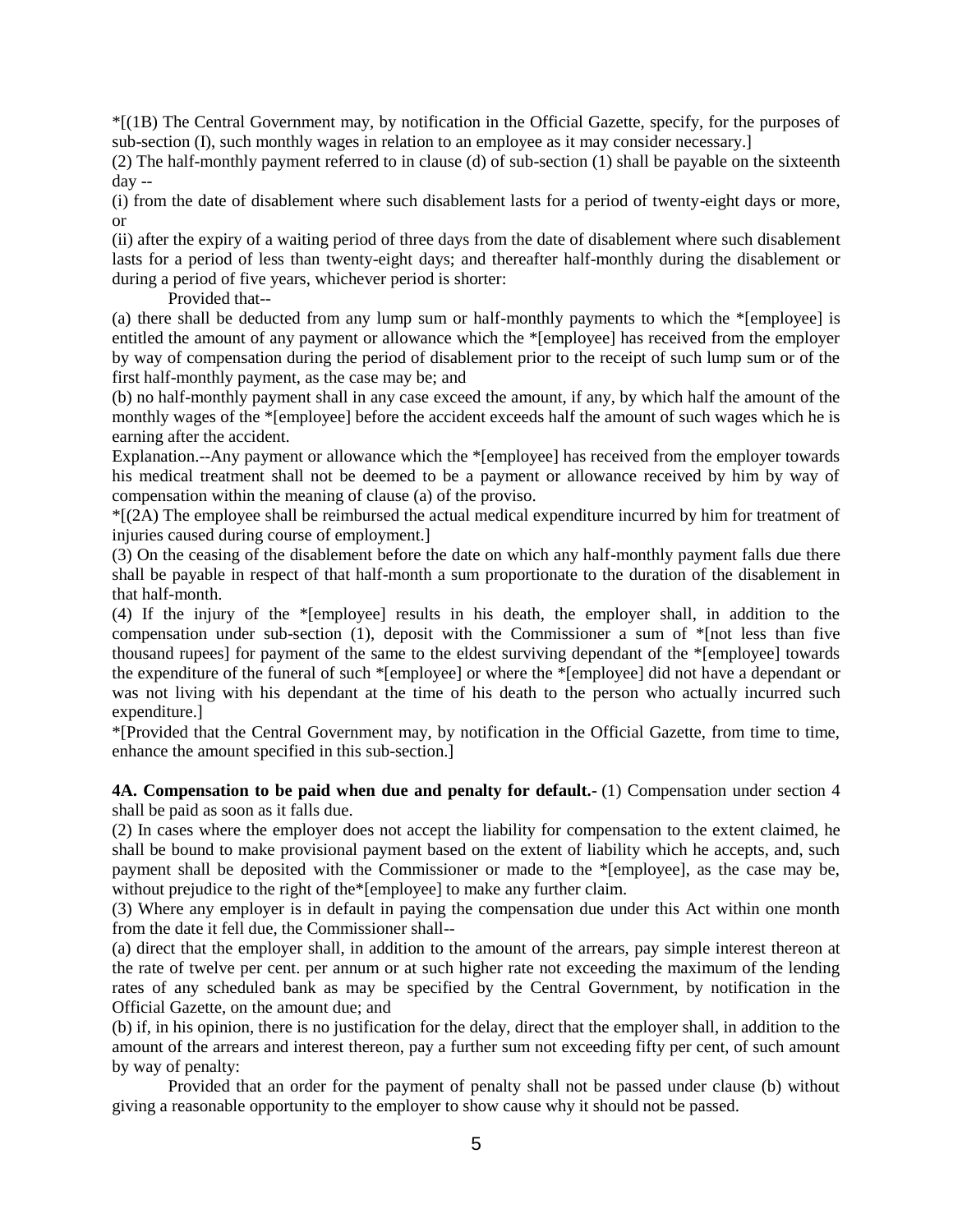Explanation.--For the purposes of this sub-section, "scheduled bank" means a bank for the time being included in the Second Schedule to the Reserve Bank of India Act, 1934 (2 of 1934).

(3A) The interest and the penalty payable under sub-section (3) shall be paid to the \*[employee] or his dependant, as the case may be.

**5. Method of calculating wages.-** In this Act and for the purposes thereof the expression "monthly wages" means the amount of wages deemed to be payable for a month's service (whether the wages are payable by the month or by whatever other period or at piece rates), and calculated as follows, namely:--

(a) where the \*[employee] has, during a continuous period of not less than twelve months immediately preceding the accident, been in the service of the employer who is liable to pay compensation, the monthly wages of the \*[employee] shall be one-twelfth of the total wages which have fallen due for payment to him by the employer in the last twelve months of that period;

(b) where the whole of the continuous period of service immediately preceding the accident during which the \*[employee] was in the service of the employer who is liable to pay the compensation was less than one month, the monthly wages of the \*[employee] shall be the average monthly amount which, during the twelve months immediately preceding the accident, was being earned by a \*[employee] employed on the same work by the same employer, or, if there was no  $*$ [employee] so employed, by a  $*$ [employee] employed on similar work in the same locality;

(c) in other cases [including cases in which it is not possible for want of necessary information to calculate the monthly wages under clause (b)], the monthly wages shall be thirty times the total wages earned in respect of the last continuous period of service immediately preceding the accident from the employer who is liable to pay compensation, divided by the number of days comprising such period.

Explanation.--A period of service shall, for the purposes of this section be deemed to be continuous which has not been interrupted by a period of absence from work exceeding fourteen days.

(2)- omitted by Act 15 of 1933

**6. Review.-** (1) Any half-monthly payment payable under this Act, either under an agreement between the parties or under the order of a Commissioner, may be reviewed by the Commissioner, on the application either of the employer or of the \*[employee] accompanied by the certificate of a qualified medical practitioner that there has been a change in the condition of the workman or, subject to rules made under this Act, on application made without such certificate.

(2) Any half-monthly payment may, on review under this section, subject to the provisions of this Act, be continued, increased, decreased or ended, or if the accident is found to have resulted in permanent disablement, be converted to the lump sum to which the workman is entitled less any amount which he has already received by way of half-monthly payments.

**7. Commutation of half-monthly payments.-** Any right to receive half-monthly payments may, by agreement between the parties or, if the parties cannot agree and the payments have been continued for not less than six months, on the application of either party to the Commissioner, be redeemed by the payment of a lump sum of such amount as may be agreed to by the parties or determined by the Commissioner, as the case may be.

**8. Distribution of compensation.**- (1) No payment of compensation in respect of a \*[employee] whose injury has resulted in death, and no payment of a lump sum as compensation to a woman or a person under a legal disability, shall be made otherwise than by deposit with the Commissioner, and no such payment made directly by an employer shall be deemed to be a payment of compensation:

Provided that, in the case of a deceased \*[employee], an employer may make to any dependant advances on account of compensation of an amount equal to three months' wages of such \*[employee] and so much of such amount] as does not exceed the compensation payable to that dependant shall be deducted by the Commissioner from such compensation and repaid to the employer.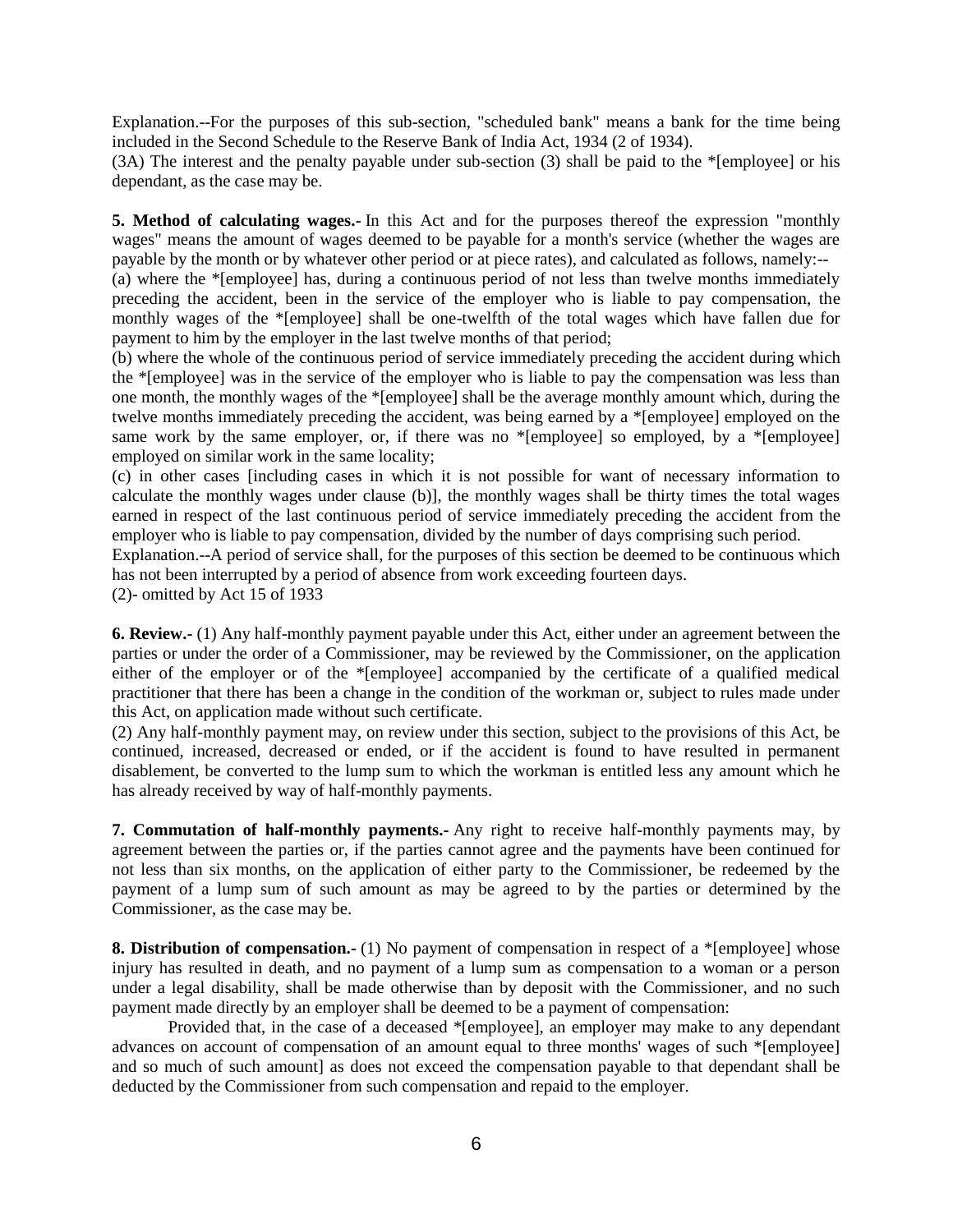(2) Any other sum amounting to not less than ten rupees which is payable as compensation may be deposited with the Commissioner on behalf of the person entitled thereto.

(3) The receipt of the Commissioner shall be a sufficient discharge in respect of any compensation deposited with him.

(4) On the deposit of any money under sub-section (1), as compensation in respect of a deceased \*[employee] the Commissioner shall, if he thinks necessary, cause notice to be published or to be served on each dependant in such manner as he thinks fit, calling upon the dependants to appear before him on such date as he may fix for determining the distribution of the compensation. If the Commissioner is satisfied after any inquiry which he may deem necessary, that no dependant exists, he shall repay the balance of the money to the employer by whom it was paid. The Commissioner shall, on application by the employer, furnish a statement showing in detail all disbursements made.

(5) Compensation deposited in respect of a deceased \*[employee] shall, subject to any deduction made under sub-section (4), be apportioned among the dependants of the deceased \*[employee] or any of them in such proportion as the Commissioner thinks fit, or may, in the discretion of the Commissioner, be allotted to any one dependant.

(6) Where any compensation deposited with the Commissioner is payable to any person, the Commissioner shall, if the person to whom the compensation is payable is not a woman or a person under a legal disability, and may, in other cases, pay the money to the person entitled thereto.

(7) Where any lump sum deposited with the Commissioner is payable to a woman or a person under a legal disability, such sum may be invested, applied or otherwise dealt with for the benefit of the woman, or of such person during his disability, in such manner as the Commissioner may direct; and where a halfmonthly payment is payable to any person under a legal disability, the Commissioner may, of his own motion or on an application made to him in this behalf, order that the payment be made during the disability to any dependant of the \*[employee] or to any other person, whom the Commissioner thinks best fitted to provide for the welfare of the \*[employee].

(8) Where, on application made to him in this behalf or otherwise, the Commissioner is satisfied that, on account of neglect of children on the part of a parent or on account of the variation of the circumstances of any dependant or for any other sufficient cause, an order of the Commissioner as to the distribution of any sum paid as compensation or as to the manner in which any sum payable to any such dependant is to be invested, applied or otherwise dealt with, ought to be varied, the Commissioner may make such orders for the variation of the former order as he thinks just in the circumstances of the case:

Provided that no such order prejudicial to any person shall be made unless such person has been given an opportunity of showing cause why the order should not be made, or shall be made in any case in which it would involve the repayment by a dependant of any sum already paid to him.

(9) Where the Commissioner varies any order under sub-section (8) by reason of the fact that payment of compensation to any person has been obtained by fraud, impersonation or other improper means, any amount so paid to or on behalf of such person may be recovered in the manner hereinafter provided in section 31.

**9. Compensation not to be assigned, attached or charged.-** Save as provided by this Act no lump sum or half-monthly payment payable under this Act shall in any way be capable of being assigned or charged or be liable to attachment or pass to any person other than the \*[employee] by operation of law nor shall any claim be set off against the same.

**10. Notice and claim.-** (1) No claim for compensation shall be entertained by a Commissioner unless notice of the accident has been given in the manner hereinafter provided as soon as practicable after the happening thereof and unless the claim is preferred before him within two years of the occurrence of the accident or in case of death within two years from the date of death:

Provided that where the accident is the contracting of a disease in respect of which the provisions of sub-section (2) of section 3 are applicable, the accident shall be deemed to have occurred on the first of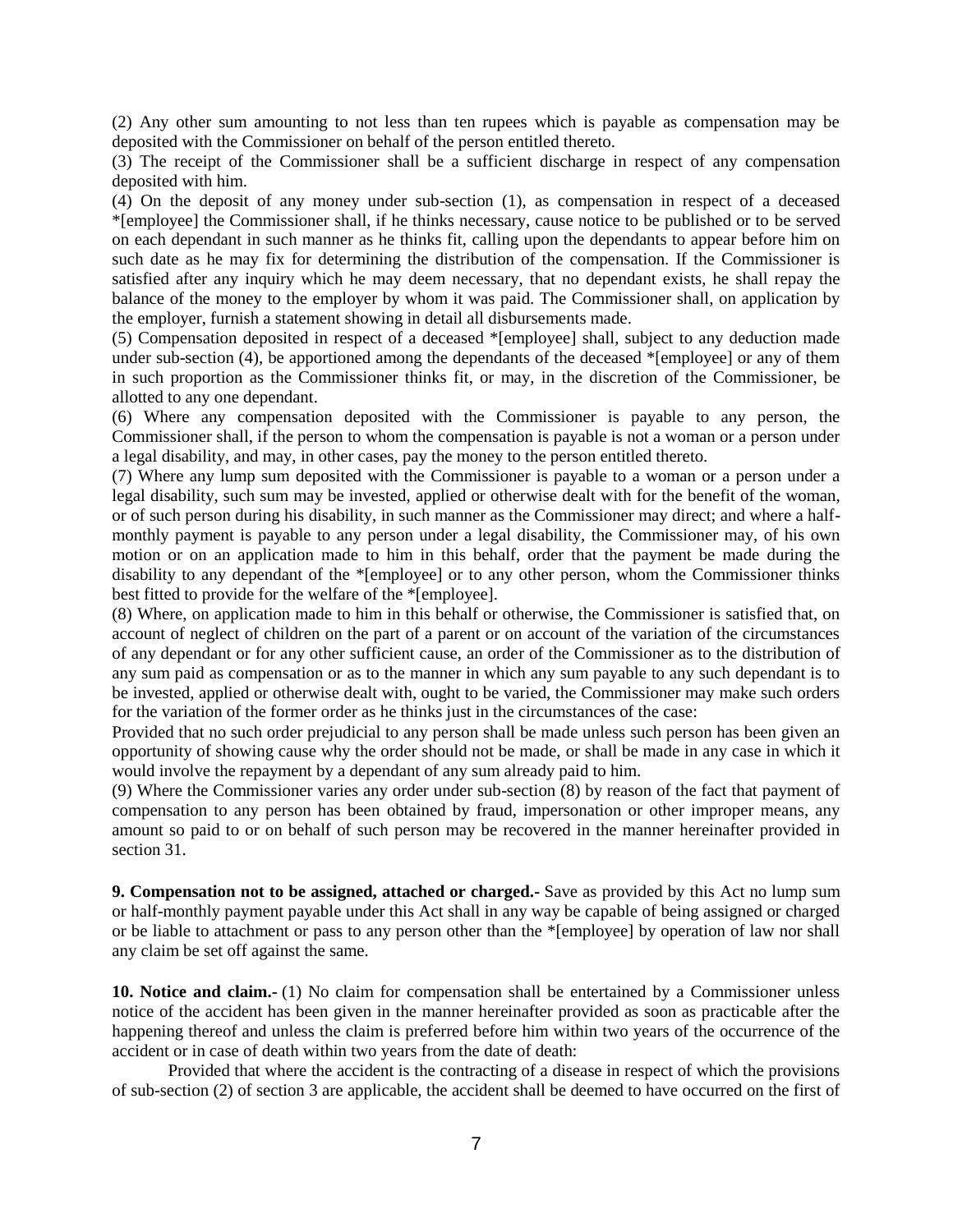the days during which the \*[employee] was continuously absent from work in consequence of the disablement caused by the disease:

Provided further that in case of partial disablement due to the contracting of any such disease and which does not force the \*[employee] to absent himself from work, the period of two years shall be counted from the day the \*[employee] gives notice of the disablement to his employer:

Provided further that if a \*[employee] who, having been employed in an employment for a continuous period, specified under sub-section (2) of section 3 in respect of that employment, ceases to be so employed and develops symptoms of an occupational disease peculiar to that employment within two years of the cessation of employment, the accident shall be deemed to have occurred on the day on which the symptoms were first detected:

Provided further that the want of or any defect or irregularity in a notice shall not be a bar to the entertainment of a claim—

(a) if the claim is preferred in respect of the death of a \*[employee] resulting from an accident which occurred on the premises of the employer, or at any place where the \*[employee] at the time of the accident was working under the control of the employer or of any person employed by him, and the \*[employee] died on such premises or at such place, or on any premises belonging to the employer, or died without having left the vicinity of the premises or place where the accident occurred, or

(b) if the employer or any one of several employers or any person responsible to the employer for the management of any branch of the trade or business in which the injured \*[employee] was employed had knowledge of the accident from any other source at or about the time when it occurred:

Provided further that the Commissioner may entertain and decide any claim to compensation in any case notwithstanding that the notice has not been given, or the claim has not been preferred, in due time as provided in this subsection, if he is satisfied that the failure so to give the notice or prefer the claim, as the case may be, was due to sufficient cause.

(2) Every such notice shall give the name and address of the person injured and shall state in ordinary language the cause of the injury and the date on which the accident happened, and shall be served on the employer or upon any one of several employers, or upon any person responsible to the employer for the management of any branch of the trade or business in which the injured \*[employee] was employed. (3) The State Government may require that any prescribed class of employers shall maintain at their premises at which \*[employees] are employed a notice book, in the prescribed form, which shall be readily accessible at all reasonable times to any injured \*[employee] employed on the premises and to any person acting bona fide on his behalf.

(4) A notice under this section may be served by delivering it at, or sending it by registered post addressed to, the residence or any office or place of business of the person on whom it is to be served, or, where a notice-book is maintained, by entry in the notice-book.

**10A. Power to require from employers statements regarding fatal accidents.-** (1) Where a Commissioner receives information from any source that a \*[employee] has died as a result of an accident arising out of and in the course of his employment, he may send by registered post a notice to the \*[employee]'s employer requiring him to submit, within thirty days of the service of the notice, a statement, in the prescribed form, giving the circumstances attending the death of the \*[employee], and indicating whether, in the opinion of the employer, he is or is not liable to deposit compensation on account of the death.

(2) If the employer is of opinion that he is liable to deposit compensation, he shall make the deposit within thirty days of the service of the notice.

(3) If the employer is of opinion that he is not liable to deposit compensation, he shall in his statement indicate the grounds on which he disclaims liability.

(4) Where the employer has so disclaimed liability, the Commissioner, after such inquiry as he may think fit, may inform any of the dependants of the deceased \*[employee] that it is open to the dependants to prefer a claim for compensation, and may give them such other further information as he may think fit.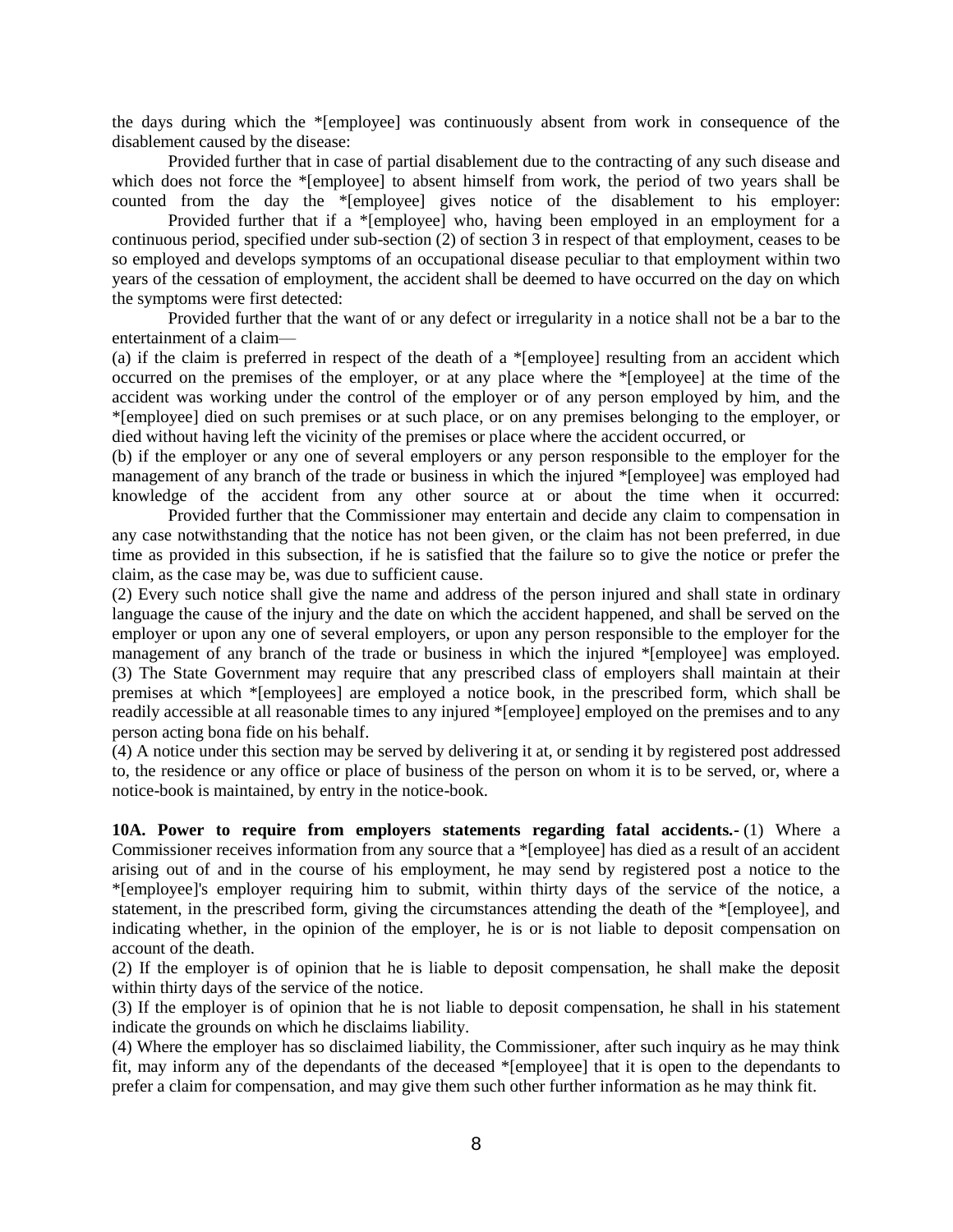**10B. Reports of fatal accidents and serious bodily injuries.-** (1) Where, by any law for the time being in force, notice is required to be given to any authority, by or on behalf of an employer, of any accident occurring on his premises which results in death or serious bodily injury, the person required to give the notice shall, within seven days of the death or serious bodily injury, send a report to the Commissioner giving the circumstances attending the death or serious bodily injury:

Provided that where the State Government has so prescribed the person required to give the notice may instead of sending such report to the Commissioner send it to the authority to whom he is required to give the notice.

Explanation.--"Serious bodily injury" means an injury which involves, or in all probability will involve the permanent loss of the use of, or permanent injury to, any limb, or the permanent loss of or injury to the sight or hearing, or the fracture of any limb, or the enforced absence of the injured person from work for a period exceeding twenty days.

(2) The State Government may, by notification in the Official Gazette, extend the provisions of subsection (1) to any class of premises other than those coming within the scope of that sub-section, and may, by such notification, specify the persons who shall send the report to the Commissioner.

(3) Nothing in this section shall apply to factories to which the Employees' State Insurance Act, 1948 (34 of 1948), applies.

**11. Medical examination.-** (1) Where a \*[employee] has given notice of an accident, he shall, if the employer, before the expiry of three days from the time at which service of the notice has been effected offers to have him examined free of charge by a qualified medical practitioner, submit himself for such examination, and any \*[employees] who is in receipt of a half-monthly payment under this Act shall, if so required, submit himself for such examination from time to time:

Provided that a \*[employee] shall not be required to submit himself for examination by a medical practitioner otherwise than in accordance with rules made under this Act, or at more frequent intervals than may be prescribed.

(2) If a \*[employee], on being required to do so by the employer under subsection (1) or by the Commissioner at any time, refuses to submit himself for examination by a qualified medical practitioner or in any way obstructs the same, his right to compensation shall be suspended during the continuance of such refusal or obstruction unless, in the case of refusal, he was prevented by any sufficient cause from so submitting himself.

(3) If a \*[employee], before the expiry of the period within which he is liable under sub-section (1) to be required to submit himself for medical examination, voluntarily leaves without having been so examined the vicinity of the place in which he was employed, his right to compensation shall be suspended until he returns and offers himself for such examination.

(4) Where a \*[employee], whose right to compensation has been suspended under sub-section (2) or subsection (3), dies without having submitted himself for medical examination as required by either of those sub-sections, the Commissioner may, if he thinks fit, direct the payment of compensation to the dependants of the deceased\*[employee].

(5) Where under sub-section (2) or sub-section (3) a right to compensation is suspended, no compensation shall be payable in respect of the period of suspension, and, if the period of suspension commences before the expiry of the waiting period referred to in clause (d) of sub-section (1) of section 4, the waiting period shall be increased by the period during which the suspension continues.

(6) Where an injured \*[employee] has refused to be attended by a qualified medical practitioner whose services have been offered to him by the employer free of charge or having accepted such offer has deliberately disregarded the instructions of such medical practitioner, then, if it is proved that the \*[employee] has not thereafter been regularly attended by a qualified medical practitioner or having been so attended has deliberately failed to follow his instructions and that such refusal, disregard or failure was unreasonable in the circumstances of the case and that the injury has been aggravated thereby, the injury and resulting disablement shall be deemed to be of the same nature and duration as they might reasonably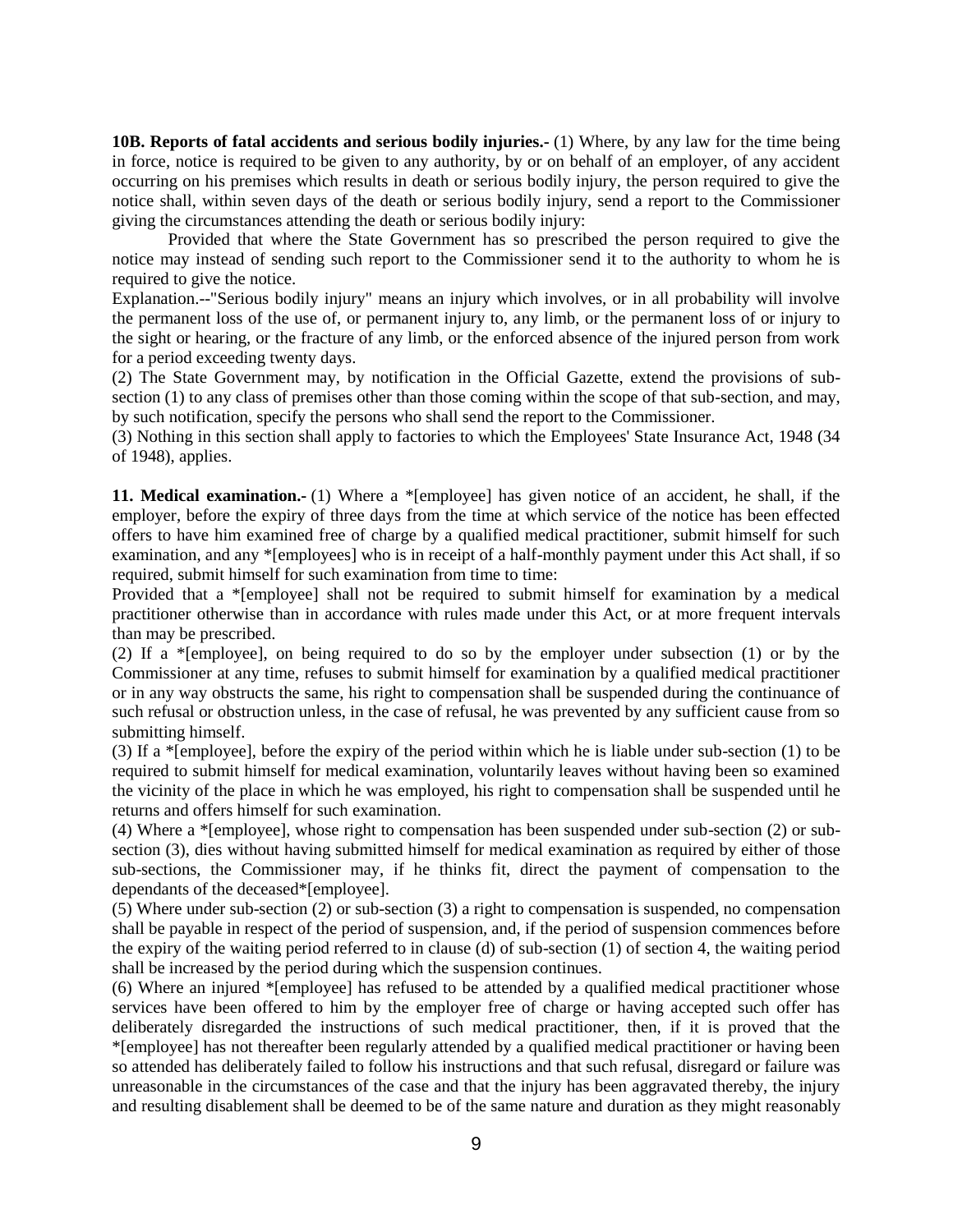have been expected to be if the \*[employee] had been regularly attended by a qualified medical practitioner whose instructions he had followed, and compensation, if any, shall be payable accordingly.

**12. Contracting.-** (1) Where any person (hereinafter in this section referred to as the principal) in the course of or for the purposes of his trade or business contracts with any other person (hereinafter in this section referred to as the contractor) for the execution by or under the contractor of the whole or any part of any work which is ordinarily part of the trade or business of the principal, the principal shall be liable to pay to any \*[employee] employed in the execution of the work any compensation which he would have been liable to pay if that \*[employee] had been immediately employed by him; and where compensation is claimed from the principal, this Act shall apply as if references to the principal were substituted for references to the employer except that the amount of compensation shall be calculated with reference to the wages of the \*[employee] under the employer by whom he is immediately employed.

(2) Where the principal is liable to pay compensation under this section, he shall be entitled to be indemnified by the contractor, or any other person from whom the \*[employee] could have recovered compensation and where a contractor who is himself a principal is liable to pay compensation or to indemnify a principal under this section he shall be entitled to be indemnified by any person standing to him in the relation of a contractor from whom the \*[employee] could have recovered compensation] and all questions as to the right to and the amount of any such indemnity shall, in default of agreement, be settled by the Commissioner.

(3) Nothing in this section shall be construed as preventing a \*[employee] from recovering compensation from the contractor instead of the principal.

(4) This section shall not apply in any case where the accident occurred elsewhere that on, in or about the premises on which the principal has undertaken or usually undertakes, as the case may be, to execute the work or which are otherwise under his control or management.

13. Remedies of employer against stranger.- Where a \*[employee] has recovered compensation in respect of any injury caused under circumstances creating a legal liability of some person other than the person by whom the compensation was paid to pay damages in respect thereof, the person by whom the compensation was paid and any person who has been called on to pay an indemnity under section 12 shall be entitled to be indemnified by the person so liable to pay damages as aforesaid.

**14. Insolvency of employer.-** (1) Where any employer has entered into a contract with any insurers in respect of any liability under this Act to any \*[employee], then in the event of the employer becoming insolvent or making a composition or scheme of arrangement with his creditors or, if the employer is a company, in the event of the company having commenced to be wound up, the rights of the employer against the insurers as respects that liability shall, notwithstanding anything in any law for the time being in force relating to insolvency or the winding up of companies, be transferred to and vest in the \*[employee], and upon any such transfer the insurers shall have the same rights and remedies and be subject to the same liabilities as if they were the employer, so, however, that the insurers shall not be under any greater liability to the \*[employee] than they would have been under the employer.

(2) If the liability of the insurers to the \*[employee] is less than the liability of the employer to the \*[employee], the \*[employee] may prove for the balance in the insolvency proceedings or liquidation.

(3) Where in any case such as is referred to in sub-section (1) the contract of the employer with the insurers is void or voidable by reason of non-compliance on the part of the employer with any terms or conditions of the contract (other than a stipulation for the payment of premia), the provisions of that subsection shall apply as if the contract were not void or voidable, and the insurers shall be entitled to prove in the insolvency proceedings or liquidation for the amount paid to the \*[employee]:

Provided that the provisions of this sub-section shall not apply in any case in which the \*[employee] fails to give the notice to the insurers of the happening of the accident and of any resulting disablement as soon as practicable after he becomes aware of the institution of the insolvency or liquidation proceedings.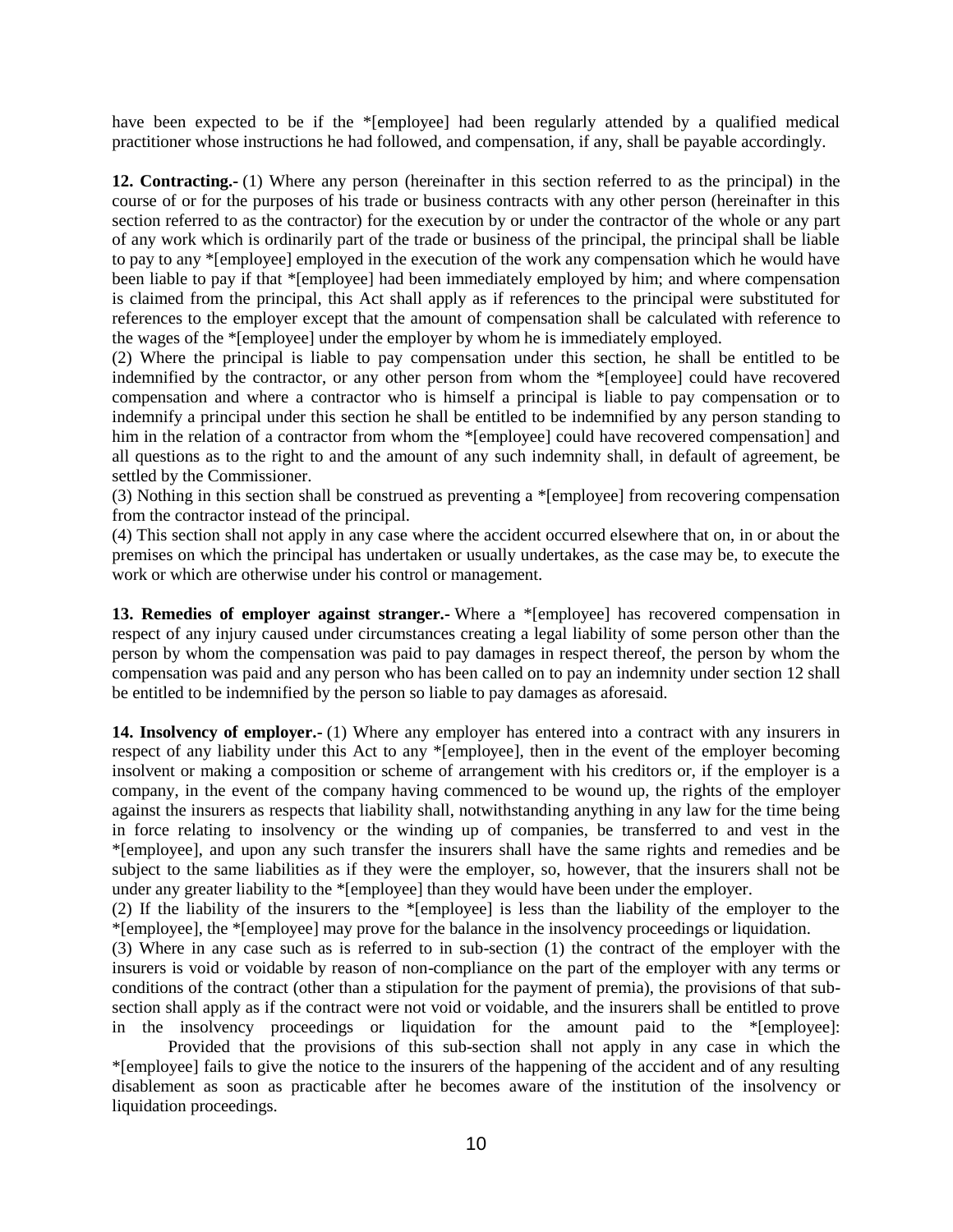(4) There shall be deemed to be included among the debts which under section 49 of the Presidencytowns Insolvency Act, 1909 (3 of 1909), or under section 61 of the Provincial Insolvency Act, 1920 (5 of 1920), or under section 530 of the Companies Act, 1956 (1 of 1956), are in the distribution of the property of an insolvent or in the distribution of the assets of a company being wound up to be paid in priority to all other debts, the amount due in respect of any compensation the liability wherefor accrued before the date of the order of adjudication of the insolvent or the date of the commencement of the winding up, as the case may be, and those Acts shall have effect accordingly.

(5) Where the compensation is a half-monthly payment, the amount due in respect thereof shall, for the purposes of this section, be taken to be the amount of the lump sum for which the half-monthly payment could, if redeemable, be redeemed if applications were made for that purpose under section 7, and a certificate of the Commissioner as to the amount of such sum shall be conclusive proof thereof.

(6) The provisions of sub-section (4) shall apply in the case of any amount for which an insurer is entitled to prove under sub-section (3), but otherwise those provisions shall not apply where the insolvent or the company being wound up has entered into such a contract with insurers as is referred to in sub-section (1).

(7) This section shall not apply where a company is wound up voluntarily merely for the purposes of reconstruction or of amalgamation with another company.

**14A. Compensation to be first charge on assets transferred by employer.-** Where an employer transfers his assets before any amount due in respect of any compensation, the liability wherefor accrued before the date of the transfer, has been paid, such amount shall, notwithstanding anything contained in any other law for the time being in force, be a first charge on that part of the assets so transferred as consists of immovable property.

**15. Special provisions relating to masters and seamen.-** This Act shall apply in the case of \*[employees] who are masters of ships or seamen subject to the following modifications, namely:--

(1) The notice of the accident and the claim for compensation may, except where the person injured is the master of the ship, be served on the master of the ship as if he were the employer, but where the accident happened and the disablement commenced on board the ship, it shall not be necessary for any seaman to give any notice of the accident.

(2) In the case of the death of a master or seaman, the claim for compensation shall be made within one year after the news of the death has been received by the claimant or, where the ship has been or is deemed to have been lost with all hands, within eighteen months of the date on which the ship was, or is deemed to have been, so lost:

Provided that the Commissioner may entertain any claim to compensation in any case notwithstanding that the claim has not been preferred in due time as provided in this sub-section, if he is satisfied that the failure so to prefer the claim was due to sufficient cause.

(3) Where an injured master or seaman is discharged or left behind in any part of India or in any foreign country any depositions taken by any Judge or Magistrate in that part or by any Consular Officer in the foreign country and transmitted by the person by whom they are taken to the Central Government or any State Government shall, in any proceedings for enforcing the claim, be admissible in evidence--

(a) if the deposition is authenticated by the signature of the Judge, Magistrate or Consular Officer before whom it is made;

(b) if the defendant or the person accused, as the case may be, had an opportunity by himself or his agent to cross-examine the witness; and

(c) if the deposition was made in the course of a criminal proceeding, on proof that the deposition was made in the presence of the person accused,

and it shall not be necessary in any case to prove the signature or official character of the person appearing to have signed any such deposition and a certificate by such person that the defendant or the person accused had an opportunity of cross-examining the witness and that the deposition if made in a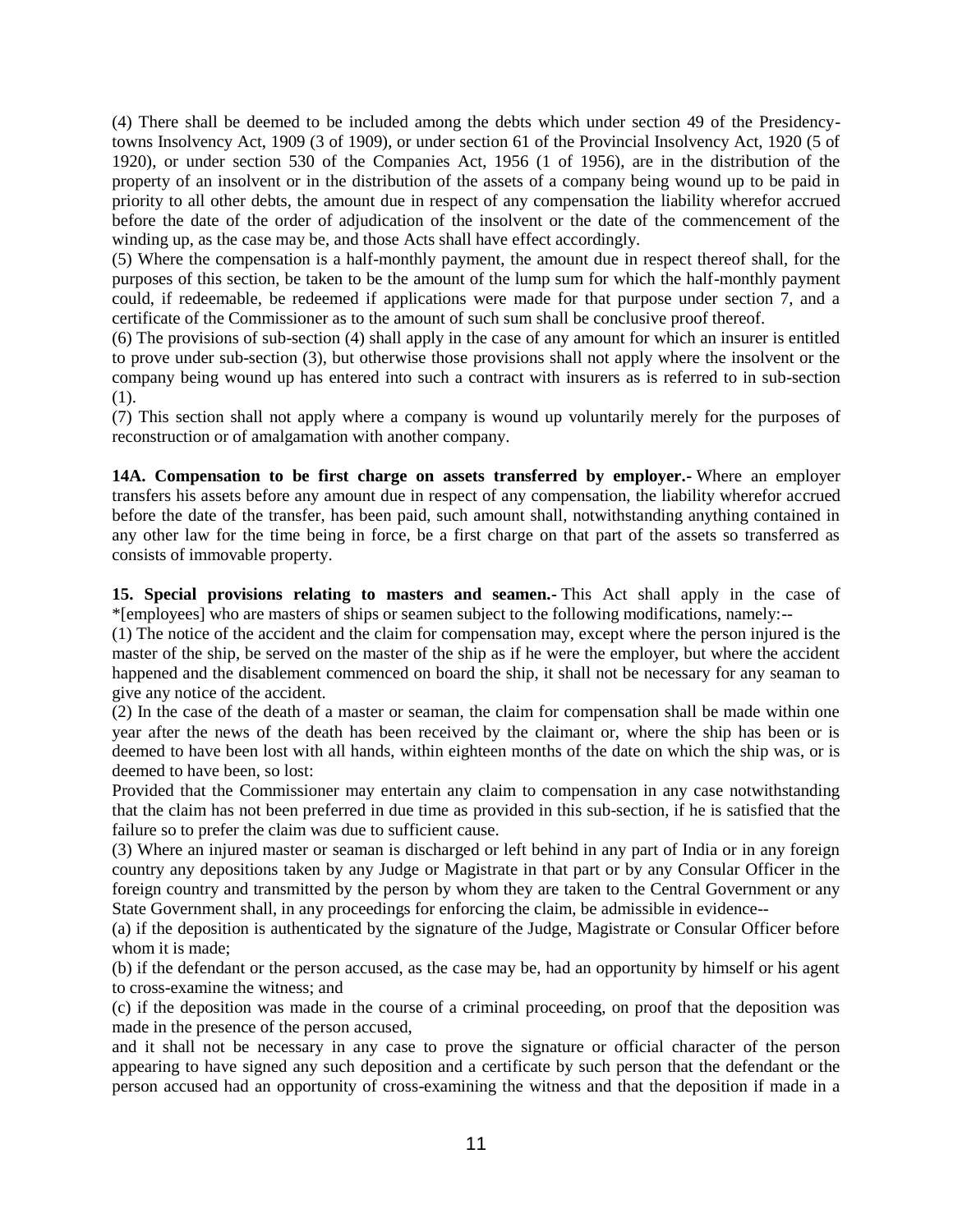criminal proceeding was made in the presence of the person accused shall, unless the contrary is proved, be sufficient evidence that he had that opportunity and that it was so made.

(4) No half-monthly payment shall be payable in respect of the period during which the owner of the ship is, under any law in force for the time being relating to merchant shipping, liable to defray the expenses of maintenance of the injured master or seaman.

(5) No compensation shall be payable under this Act in respect of any injury in respect of which provision is made for payment of a gratuity, allowance or pension under the War Pensions and Detention Allowances (Mercantile Marine, etc.) Scheme, 1939, or the War Pensions and Detention Allowances (Indian Seamen, etc.) Scheme, 1941, made under the Pensions (Navy, Army, Air Force and Mercantile Marine) Act, 1939 (2 & 3 Geo. 6, c. 83), or under the War Pensions and Detention Allowances (Indian Seamen) Scheme, 1942, made by the Central Government.

(6) Failure to give a notice or make a claim or commence proceedings within the time required by this Act shall not be a bar to the maintenance of proceedings under this Act in respect of any personal injury, if--

(a) an application has been made for payment in respect of that injury under any of the schemes referred to in the preceding clause, and

(b) the State Government certifies that the said application was made in the reasonable belief that the injury was one in respect of which the scheme under which the application was made makes provision for payments, and that the application was rejected or that payments made in pursuance of the application were discontinued on the ground that the injury was not such an injury, and

(c) the proceedings under this Act are commenced within one month from the date on which the said certificate of the State Government was furnished to the person commencing the proceedings.

**15A. Special provisions relating to captains and other members of crew of aircrafts.-** This Act shall apply in the case of \*[employees] who are captains or other members of the crew of aircrafts subject to the following modifications, namely:--

(1) The notice of the accident and the claim for compensation may, except where the person injured is the captain of the aircraft, be served on the captain of the aircraft and if he were the employer, but where the accident happened and the disablement commenced on board the aircraft it shall not be necessary for any member of the crew to give notice of the accident.

(2) In the case of the death of the captain or other member of the crew, the claim for compensation shall be made within one year after the news of the death has been received by the claimant or, where the aircraft has been or is deemed to have been lost with all hands, within eighteen months of the date on which the aircraft was, or is deemed to have been, so lost:

Provided that the Commissioner may entertain any claim for compensation in any case notwithstanding that the claim had not been preferred in due time as provided in this sub-section, if he is satisfied that the failure so to prefer the claim was due to sufficient cause.

(3) Where an injured captain or other member of the crew of the aircraft is discharged or left behind in any part of India or in any other country, any depositions taken by any Judge or Magistrate in that part or by any Consular Officer in the foreign country and transmitted by the person by whom they are taken to the Central Government or any State Government shall, in any proceedings for enforcing the claim, be admissible in evidence--

(a) if the deposition is authenticated by the signature of the Judge, Magistrate or Consular Officer before whom it is made;

(b) if the defendant or the person accused, as the case may be, had an opportunity by himself or his agent to cross-examine the witness;

(c) if the deposition was made in the course of a criminal proceeding, on proof that the deposition was made in the presence of the person accused,

and it shall not be necessary in any case to prove the signature or official character of the person appearing to have signed any such deposition and a certificate by such person that the defendant or the person accused had an opportunity of cross-examining the witness and that the deposition if made in a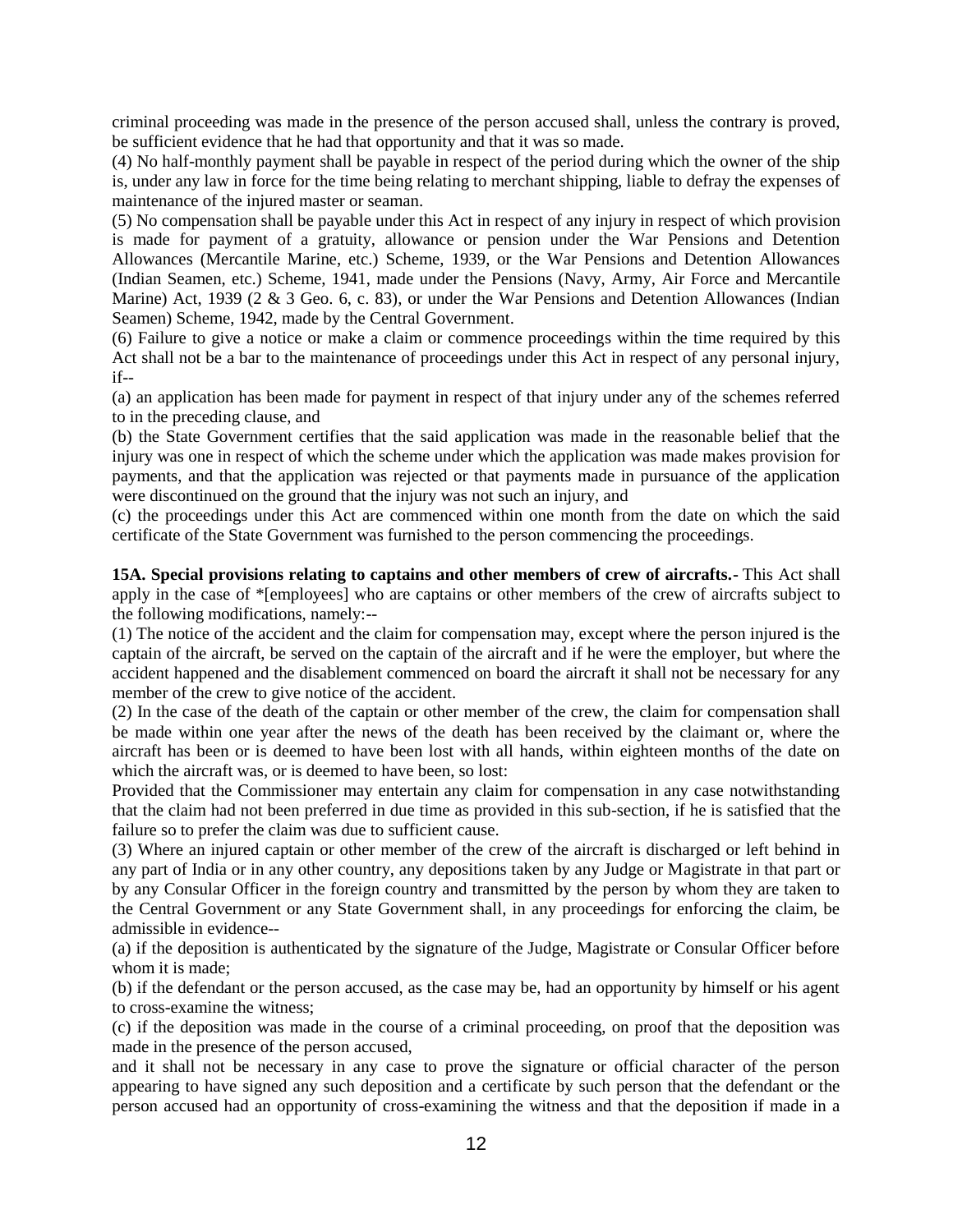criminal proceeding was made in the presence of the person accused shall, unless the contrary is proved, be sufficient evidence that he had that opportunity and that it was so made.

#### **15B. Special provisions relating to employees abroad of companies and motor vehicles.-** This Act shall apply—

(i) in the cease of \*[employees] who are persons recruited by companies registered in India and working as such abroad, and

(ii) persons sent for work abroad along with motor vehicles registered under the Motor Vehicles Act, 1988 (59 of 1988) as drivers, helpers, mechanics, cleaners or other \*[employees], subject to the following modifications, namely:--

 (1) The notice of the accident and the claim for compensation may be served on the local agent of the company, or the local agent of the owner of the motor vehicle, in the country of accident, as the case may be.

 (2) In the case of death of the \*[employees] in respect of whom the provisions of this section shall apply, the claim for compensation shall be made within one year after the news of the death has been received by the claimant:

Provided that the Commissioner may entertain any claim for compensation in any case notwithstanding that the claim had not been preferred in due time as provided in this sub-section, if he is satisfied that the failure so to prefer the claim was due to sufficient cause.

 (3) Where an injured \*[employees] is discharged or left behind in any part of India or in any other country any depositions taken by any Judge or Magistrate in that part or by any Consular Officer in the foreign country and transmitted by the person by whom they are taken to the Central Government or any State Government shall, in any proceedings for enforcing the claims, be admissible in evidence—

(a) if the deposition is authenticated by the signature of the Judge, Magistrate or Consular Officer before whom it is made:

(b) if the defendant or the person accused, as the case may be, had an opportunity by himself or his agent to cross-examine the witness;

(c) if the deposition was made in the course of a criminal proceeding, on proof that the deposition was made in the presence of the person accused,

and it shall not be necessary in any case to prove the signature or official character of the person appearing to have signed any such deposition and a certificate by such person that the defendant or the person accused had an opportunity of cross-examining the witness and that the deposition if made in a criminal proceeding was made in the presence of the person accused shall, unless the contrary is proved, be sufficient evidence that he had that opportunity and that it was so made.

**16. Returns as to compensation.-** The State Government may, by notification in the Official Gazette, direct that every person employing \*[employees], or that any specified class of such persons, shall send at such time and in such form and to such authority, as may be specified in the notification, a correct return specifying the number of injuries in respect of which compensation has been paid by the employer during the previous year and the amount of such compensation together with such other particulars as to the compensation as the State Government may direct.

**17. Contracting out.-** Any contract or agreement whether made before or after the commencement of this Act, whereby a \*[employee] relinquishes any right of compensation from the employer for personal injury arising out of or in the course of the employment, shall be null and void in so far as it purports to remove or reduce the liability of any person to pay compensation under this Act.

**\*\*17A.** Every employer shall immediately at the time of employment of an employee, inform the employee of his rights to compensation under this Act, in writing as well as through electronic means, in English or Hindi or in the official language of the area of employment, as may be understood by the employee.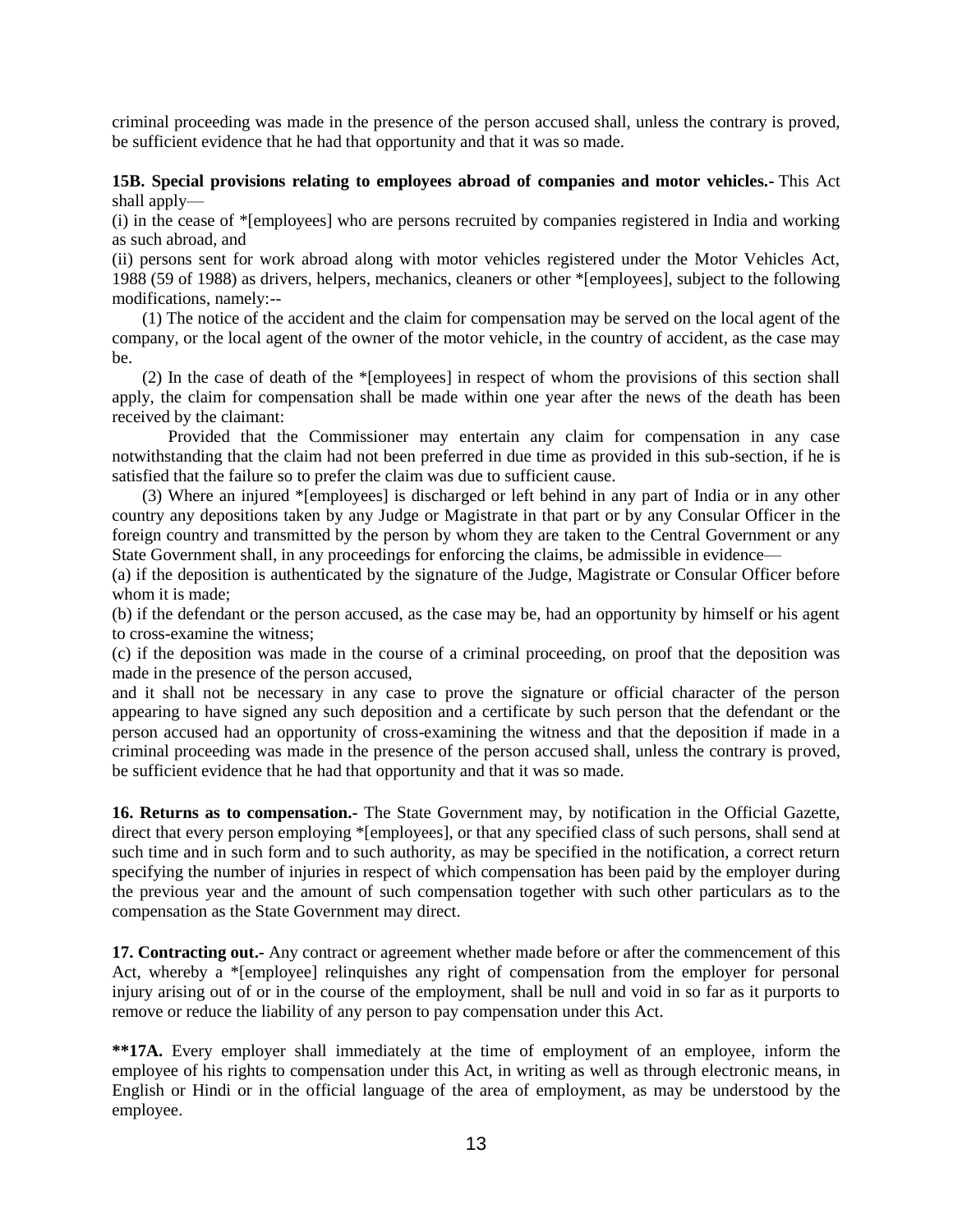**18. Proof of age (Repealed).-** [Rep. by the Workmen's Compensation (Amendment) Act, 1959 (8 of 1959), section 11 (w.e.f. 1-6-1959).]

**18A. Penalties.-** (1) Whoever--

(a) fails to maintain a notice-book which he is required to maintain under sub-section (3) of section 10, or (b) fails to send to the Commissioner a statement which he is required to send under sub-section (1) of section 10A, or

(c) fails to send a report which he is required to send under section 10B, or

(d) fails to make a return which he is required to make under section 16 or

**\*\***(e) fails to inform the employee of his rights to compensation as required under section 17A, shall be punishable with fine which **\*\***shall not be less than fifty thousand rupees but which may extend to one lakh rupees.

(2) No prosecution under this section shall be instituted except by or with the previous sanction of a Commissioner, and no Court shall take cognizance of any offence under this section, unless complaint thereof is made within six months of the date on which the alleged commission of the offence came to the knowledge of the Commissioner.

**19. Reference to Commissioners.-** (1) If any question arises in any proceedings under this Act as to the liability of any person to pay compensation (including any question as to whether a person injured is or is not a \*[employee]) or as to the amount or duration of compensation (including any question as to the nature or extent of disablement), the question shall, in default of agreement, be settled by a Commissioner.

(2) No Civil Court shall have jurisdiction to settle, decide or deal with any question which is by or under this Act required to be settled, decided or dealt with by a Commissioner or to enforce any liability incurred under this Act.

**20. Appointment of Commissioners.-** (1) The State Government may, by notification in the Official Gazette, appoint any person \*[who is or has been a member of a State Judicial Service for a period of not less than five years or is or has been for not less than five years an advocate or a pleader or is or has been a Gazetted officer for not less than five years having educational qualifications and experience in personnel management, human resource development and industrial relations] to be a Commissioner for \*[employees'] Compensation for such area as may be specified in the notification.

(2) Where more than one Commissioner has been appointed for any area, the State Government may, by general or special order, regulate the distribution of business between them.

(3) Any Commissioner may, for the purpose of deciding any matter referred to him for decision under this Act, choose one or more persons possessing special knowledge of any matter relevant to the matter under inquiry to assist him in holding the inquiry.

(4) Every Commissioner shall be deemed to be a public servant within the meaning of the Indian Penal Code (45 of 1860).

**21. Venue of proceeding and transfer.-** (1) Where any matter under this Act is to be done by or before a Commissioner, the same shall, subject to the provisions of this Act and to any rules made hereunder, be done by or before the Commissioner for the area in which--

(a) the accident took place which resulted in the injury; or

(b) the \*[employee] or in case of his death, the dependant claiming the compensation ordinarily resides; or

(c) the employer has his registered office:

Provided that no matter shall be processed before or by a Commissioner, other than the Commissioner having jurisdiction over the area in which the accident took place, without his giving notice in the manner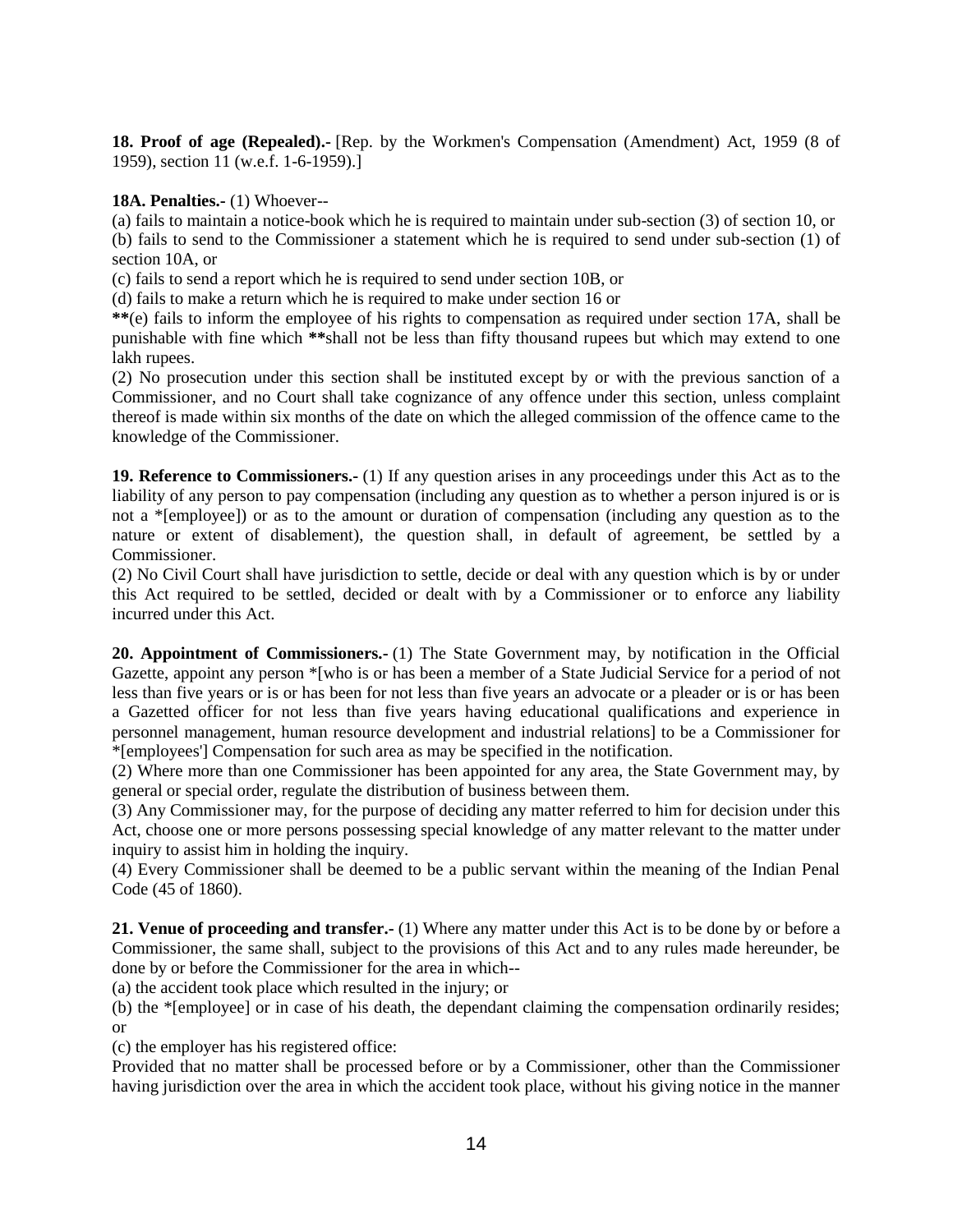prescribed by the Central Government to the Commissioner having jurisdiction over the area and the State Government concerned:

Provided further that, where the \*[employee], being the master of a ship or a seaman or the captain or a member of the crew of an aircraft or a \*[employee] in a motor vehicle or a company, meets with the accident outside India any such matter may be done by or before a Commissioner for the area in which the owner or agent of the ship, aircraft or motor vehicle resides or carries on business or the registered office of the company is situate, as the case may be.

(1A) If a Commissioner, other than the Commissioner with whom any money has been deposited under section 8, proceeds with a matter under this Act, the former may for the proper disposal of the matter call for transfer of any records or moneys remaining with the latter and on receipt of such a request, he shall comply with the same.

(2) If a Commissioner is satisfied that any matter arising out of any proceedings pending before him can be more conveniently dealt with by any other Commissioner, whether in the same State or not, he may, subject to rules made under this Act, order such matter to be transferred to such other Commissioner either for report or for disposal, and, if he does so, shall forthwith transmit to such other Commissioner all documents relevant for the decision of such matter and, where the matter is transferred for disposal, shall also transmit in the prescribed manner any money remaining in his hands or invested by him for the benefit of any party to the proceedings:

Provided that the Commissioner shall not, where any party to the proceedings has appeared before him, make any order of transfer relating to the distribution among dependants of a lump sum without giving such party an opportunity of being heard:

(3) The Commissioner to whom any matter is so transferred shall, subject to rules made under this Act, inquire there into and, if the matter was transferred for report, return his report thereon or, if the matter was transferred for disposal, continue the proceedings as if they had originally commenced before him.

(4) On receipt of a report from a Commissioner to whom any matter has been transferred for report under sub-section (2), the Commissioner by whom it was referred shall decide the matter referred in conformity with such report.

(5) The State Government may transfer any matter from any Commissioner appointed by it to any other Commissioner appointed by it.

**22. Form of application.-** (1) Where an accident occurs in respect of which liability to pay compensation under this Act arises, a claim for such compensation may, subject to the provisions of this Act, be made before the Commissioner.

(1A) Subject to the provisions of sub-section (1), no application for the settlement of any matter by Commissioner, other than an application by a dependant or dependants for compensation, shall be made unless and until some question has arisen between the parties in connection therewith which they have been unable to settle by agreement.

(2) An application to a Commissioner may be made in such form and shall be accompanied by such fee, if any, as may be prescribed, and shall contain, in addition to any particulars which may be prescribed, the following particulars namely:--

(a) a concise statement of the circumstances in which the application is made and the relief or order which the applicant claims;

(b) in the case of a claim for compensation against an employer, the date of service of notice of the accident on the employer and, if such notice has not been served or has not been served in due time, the reason for such omission;

(c) the names and addresses of the parties; and

(d) except in the case of an application by dependants for compensation a concise statement of the matters on which agreement has and of those on which agreement has not been come to.

(3) If the applicant is illiterate or for any other reason is unable to furnish the required information in writing, the application shall, if the applicant so desires, be prepared under the direction of the Commissioner.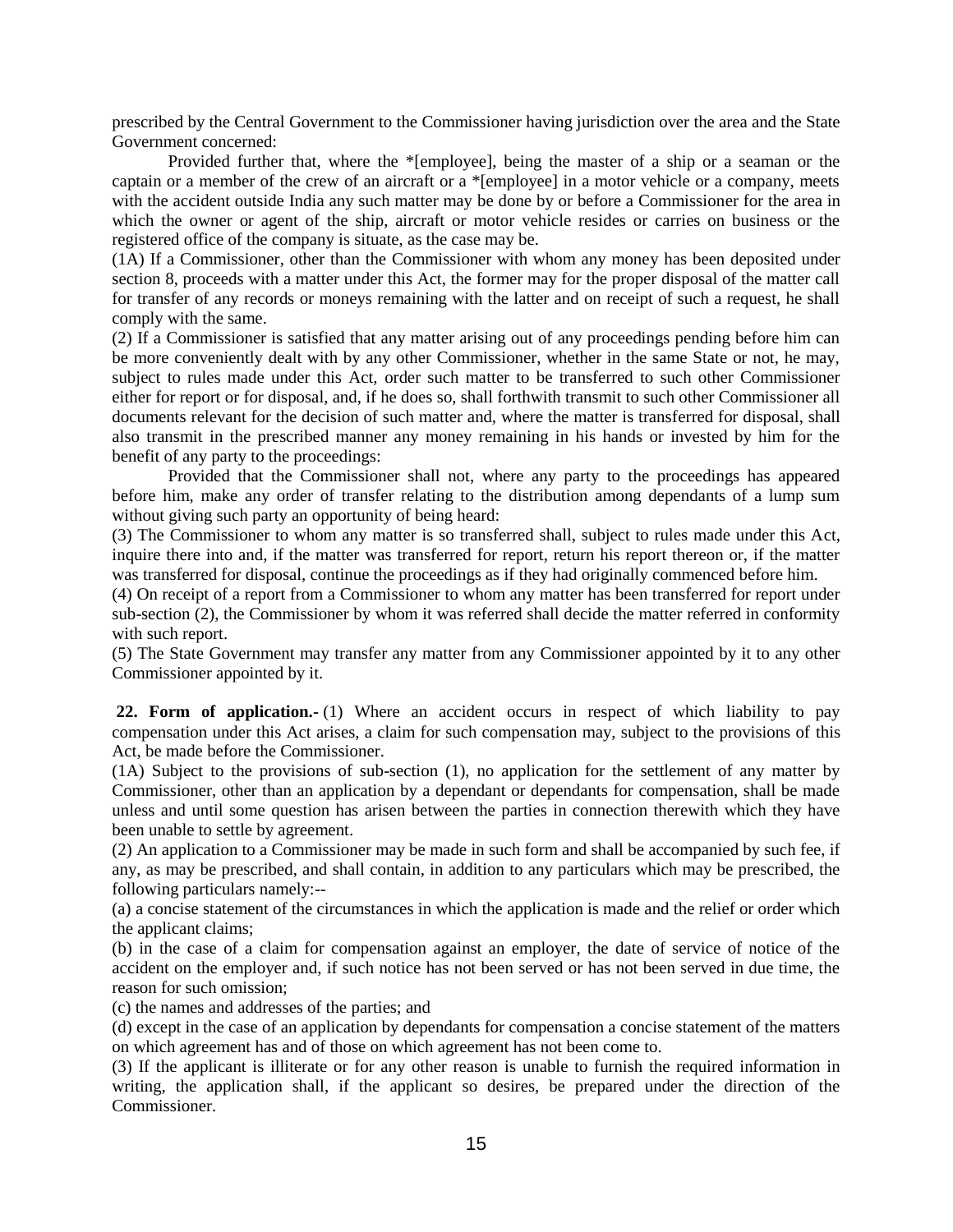**22A. Power of Commissioner to require further deposit in cases of fatal accident.-** (1) Where any sum has been deposited by an employer as compensation payable in respect of a \*[employee] whose injury has resulted in death, and in the opinion of the Commissioner such sum is insufficient, the Commissioner may, by notice in writing stating his reasons, call upon the employer to show cause why he should not make a further deposit within such time as may be stated in the notice.

(2) If the employer fails to show cause to the satisfaction of the Commissioner, the Commissioner may make an award determining the total amount payable, and requiring the employer to deposit the deficiency.

**23. Powers and procedure of Commissioners.-** The Commissioner shall have all the powers of a Civil Court under the Code of Civil Procedure, 1908 (5 of 1908), for the purpose of taking evidence on oath (which such Commissioner is hereby empowered to impose) and of enforcing the attendance of witnesses and compelling the production of documents and material objects, and the Commissioner shall be deemed to be a Civil Court for all the purposes of section 195 and of Chapter XXVI of the Code of Criminal Procedure, 1973 (2 of 1974).

**24. Appearance of parties.-** Any appearance, application or act required to be made or done by any person before or to a Commissioner (other than an appearance of a party which is required for the purpose of his examination as a witness) may be made or done on behalf of such person by a legal practitioner or by an official of an Insurance Company or a registered Trade Union or by an Inspector appointed under sub-section (1) of section 8 of the Factories Act, 1948 (63 of 1948), or under sub-section (1) of section 5 of the Mines Act, 1952 (35 of 1952), or by any other officer specified by the State Government in this behalf, authorised in writing by such person, or, with the permission of the Commissioner, by any other person so authorised.

**25. Method of recording evidence.-** The Commissioner shall make a brief memorandum of the substance of the evidence of every witness as the examination of the witness proceeds, and such memorandum shall be written and signed by the Commissioner with his own hand and shall form part of the record:

Provided that, if the Commissioner is prevented from making such memorandum, he shall record the reason of his inability to do so and shall cause such memorandum to be made in writing from his dictation and shall sign the same, and such memorandum shall form part of the record:

Provided further that the evidence of any medical witness shall be taken down as nearly as may be word for word.

\***[25A. Time limit for disposal of cases relating to compensation.-** The Commissioner shall dispose of the matter relating to compensation under this Act within a period of three months from the date of reference and intimate the decision in respect thereof within the said period to the employee.]

**26. Costs.-** All costs, incidental to any proceedings before a Commissioner, shall, subject to rules made under this Act, be in the discretion of the Commissioner.

**27. Power to submit cases.-** A Commissioner may, if he thinks fit, submit any question of law for the decision of the High Court and, if he does so, shall decide the question in conformity with such decision.

**28. Registration of agreements.-** (1) Where the amount of any lamp sum payable as compensation has been settled by agreement whether by way of redemption of a half-monthly payment or otherwise, or where any compensation has been so settled as being payable to a woman, or a person under a legal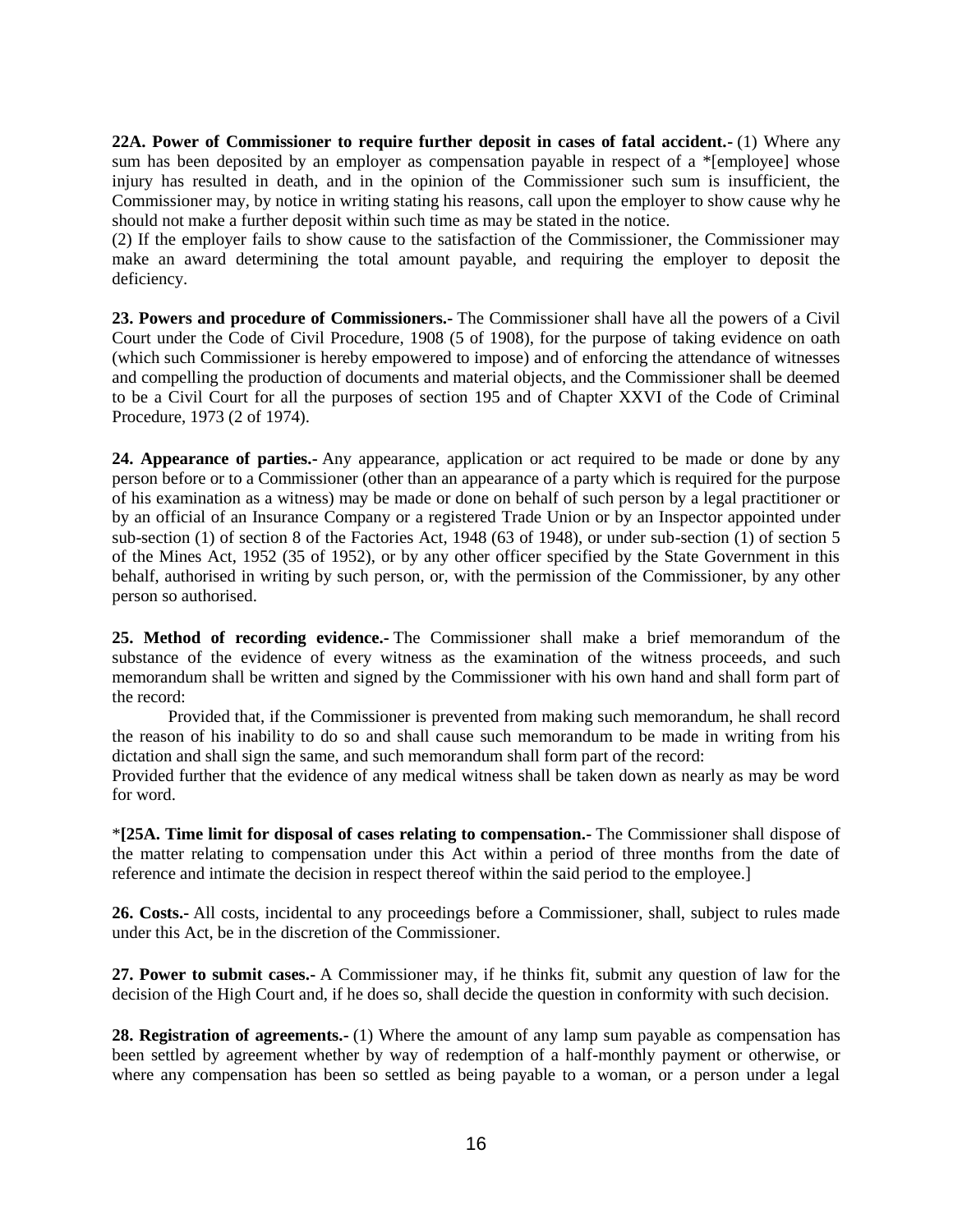disability a memorandum thereof shall be sent by the employer to the Commissioner, who shall, on being satisfied as to its genuineness, record the memorandum in a register in the prescribed manner:

Provided that--

(a) no such memorandum shall be recorded before seven days after communication by the Commissioner of notice to the parties concerned;

(b) Omitted by Act 5 of 1929;

(c) the Commissioner may at any time rectify the register;

(d) where it appears to the Commissioner that an agreement as to the payment of a lump sum whether by way of redemption of a half-monthly payment or otherwise, or an agreement as to the amount of compensation payable, to a woman or a person under a legal disability ought not to be registered by reason of the inadequacy of the sum or amount, or by reason of the agreement having been obtained by fraud or undue influence or other improper means, he may refuse to record the memorandum of the agreement and may make such order, including an order as to any sum already paid under the agreement, as he thinks just in the circumstances.

(2) An agreement for the payment of compensation which has been registered under sub-section (1) shall be enforceable under this Act notwithstanding anything contained in the Indian Contract Act, 1872 (9 of 1872), or in any other law for the time being in force.

**29. Effect of failure to register agreement.-** Where a memorandum of any agreement the registration of which is required by section 28, is not sent to the Commissioner as required by that section, the employer shall be liable to pay the full amount of compensation which he is liable to pay under the provisions of this Act, and notwithstanding anything contained in the proviso to sub-section (1) of section 4, shall not, unless the Commissioner otherwise directs, be entitled to deduct more than half of any amount paid to the \*[employee] by way of compensation whether under the agreement or otherwise.

**30. Appeals.-** (1) An appeal shall lie to the High Court from the following orders of a Commissioner, namely:--

(a) an order awarding as compensation a lump sum whether by way of redemption of a half-monthly payment or otherwise or disallowing a claim in full or in part for a lump sum;

(aa) an order awarding interest or penalty under section 4A;

(b) an order refusing to allow redemption of a half-monthly payment;

(c) an order providing for the distribution of compensation among the dependants of a deceased \*[employee], or disallowing any claim of a person alleging himself to be such dependant;

(d) an order allowing or disallowing any claim for the amount of an indemnity under the provisions of sub-section (2) of section 12; or

(e) an order refusing to register a memorandum of agreement or registering the same or providing for the registration of the same subject to conditions:

Provided that no appeal shall lie against any order unless a substantial question of law is involved in the appeal, and in the case of an order other than an order such as is referred to in clause (b), unless the amount in dispute in the appeal is not less than **\*\***ten thousand rupees or such higher amount as the Central Government may, by notification in the Official Gazette, specify :

Provided further that no appeal shall lie in any case in which the parties have agreed to abide by the decision of the Commissioner, or in which the order of the Commissioner gives effect to an agreement come to by the parties:

Provided further that no appeal by an employer under clause (a) shall lie unless the memorandum of appeal is accompanied by a certificate by the Commissioner to the effect that the appellant has deposited with him the amount payable under the order appealed against.

(2) The period of limitation for an appeal under this section shall be sixty days.

(3) The provisions of section 5 of the Limitation Act, 1963 (36 of 1963)], shall be applicable to appeals under this section.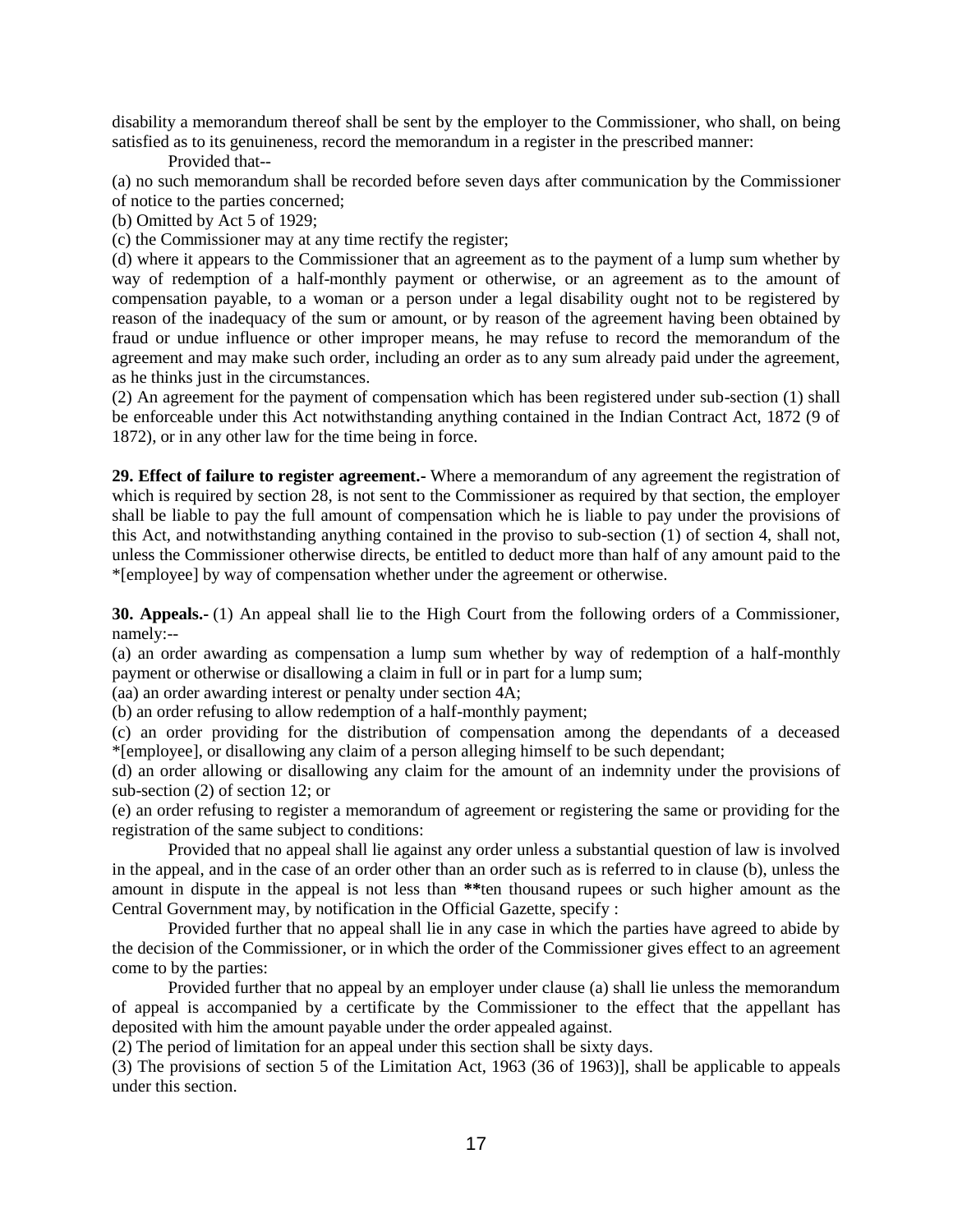**30A.** omitted by Act 11 of 2017

**31. Recovery.-** The Commissioner may recover as an arrear of land-revenue any amount payable by any person under this Act, whether under an agreement for the payment of compensation or otherwise, and the Commissioner shall be deemed to be a public officer within the meaning of section 5 of the Revenue Recovery Act, 1890 (1 of 1890).

**32. Power of the State Government to make rules.-** (1) The State Government may make rules to carry out the purposes of this Act.

(2) In particular and without prejudice to the generality of the foregoing power, such rules may provide for all or any of the following matters, namely:--

(a) for prescribing the intervals at which and the conditions subject to which an application for review may be made under section 6 when not accompanied by a medical certificate;

(b) for prescribing the intervals at which and the conditions subject to which a \*[employee] may be required to submit himself for medical examination under sub-section (1) of section 11;

(c) for prescribing the procedure to be followed by Commissioners in the disposal of cases under this Act and by the parties in such cases;

(d) for regulating the transfer of matters and cases from one Commissioner to another and the transfer of money in such cases;

(e) for prescribing the manner in which money in the hands of a Commissioner may be invested for the benefit of dependants of a deceased \*[employee] and for the transfer of money so invested from one Commissioner to another;

(f) for the representation in proceedings before Commissioners of parties who are minors or are unable to make an appearance;

(g) for prescribing the form and manner in which memoranda of agreements shall be presented and registered;

(h) for the withholding by Commissioners, whether in whole or in part of half-monthly payments pending decision on applications for review of the same;.

(i) for regulating the scales of costs which may be allowed in proceedings under this Act;

(j) for prescribing and determining the amount of the fees payable in respect of any proceedings before a Commissioner under this Act;

(k) for the maintenance by Commissioners of registers and records of proceedings before them;

(l) for prescribing the classes of employers who shall maintain notice-books under sub-section (3) of section 10, and the form of such notice-books;

(m) for prescribing the form of statement to be submitted by employers under section 10 A;

(n) for prescribing the cases in which the report referred to in section 10B may be sent to an authority other than the Commissioner;

(o) for prescribing abstracts of this Act and requiring the employers to display notices containing such abstracts;

(p) for prescribing the manner in which diseases specified as occupational diseases may be diagnosed;

(q) for prescribing the manner in which diseases may be certified for any of the purposes of this Act;

(r) for prescribing the manner in which, and the standards by which, incapacity may be assessed.

(3) Every rule made under this section shall be laid, as soon as may be after it is made, before the State Legislature.

#### **33. Power of Local Government to make rules (Repealed).-** [Rep. by the A.O. 1937.]

**34. Publication of rules.-** (1) The power to make rules conferred by section 32 shall be subject to the condition of the rules being made after previous publication.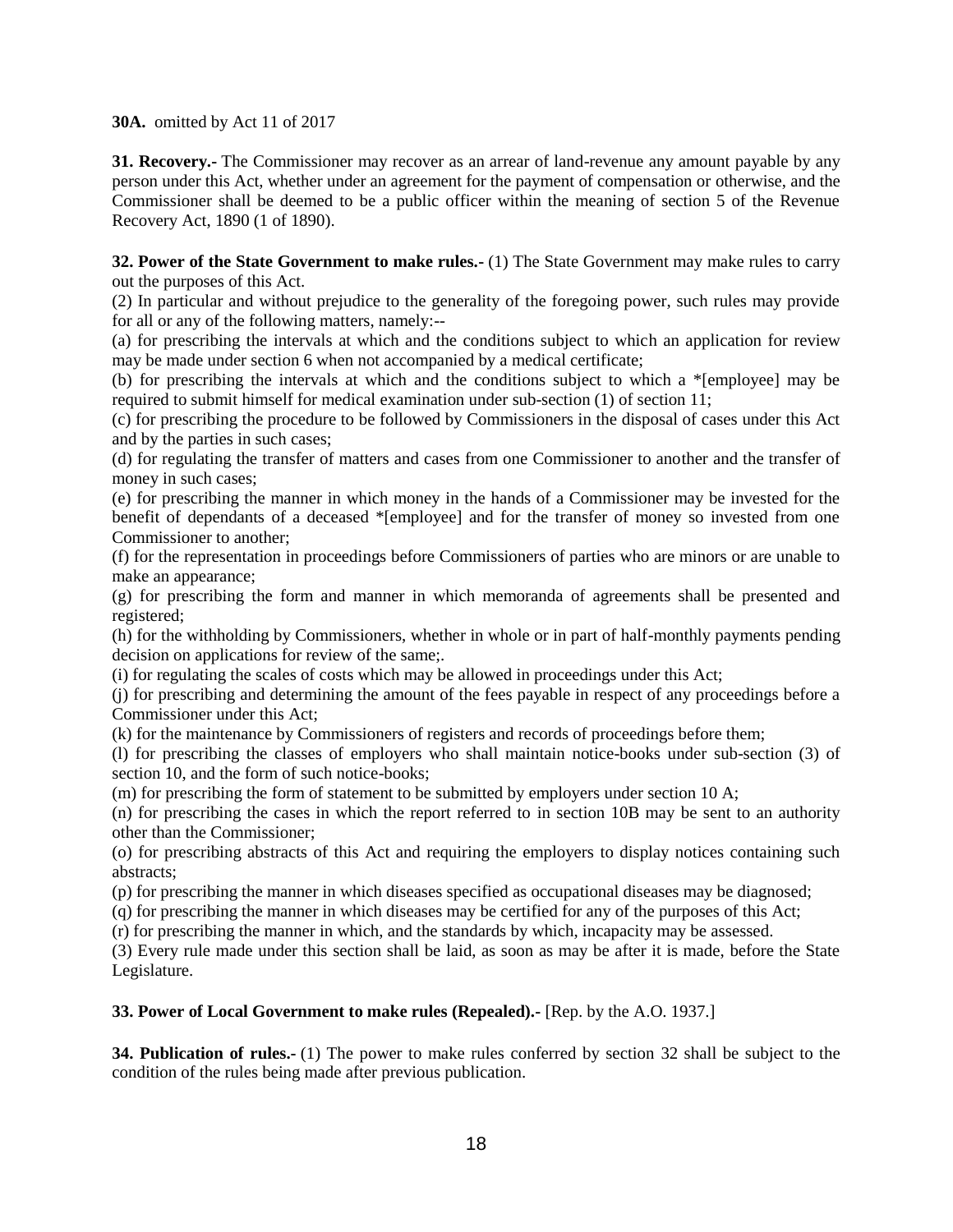(2) The date to be specified in accordance with clause (3) of section 23 of the General Clauses Act, 1897 (10 of 1897) as that after which a draft of rules proposed to be made under section 32 will be taken into consideration, shall not be less than three months from the date on which the draft of the proposed rules was published for general information.

(3) Rules so made shall be published in the Official Gazette, and on such publication, shall have effect as if enacted in this Act.

**35. Rules to give effect to arrangements with other countries for the transfer of money paid as compensation.-** (1) The Central Government may, by notification in the Official Gazette, make rules for the transfer to any foreign country of money deposited with a Commissioner under this Act which has been awarded to or may be due to, any person residing or about to reside in such foreign country and for the receipt, distribution and administration in any State of any money deposited under the law relating to \*[employees]'s compensation in any foreign country, which has been awarded to, or may be due to any person residing or about to reside in any State:

Provided that no sum deposited under this Act in respect of fatal accidents shall be so transferred without the consent of the employer concerned under the Commissioner receiving the sum has passed orders determining its distribution and apportionment under the provisions of sub-sections (4) and (5) of section 8.

(2) Where money deposited with a Commissioner has been so transferred in accordance with the rules made under this section, the provisions elsewhere contained in this Act regarding distribution by the Commissioner of compensation deposited with him shall cease to apply in respect of any such money.

**36. Rules made by Central Government to be laid before Parliament.-** Every rule made under this Act by the Central Government shall be laid as soon as may be after it is made before each House of Parliament while it is in session for a total period of thirty days which may be comprised in one session or in two or more successive sessions, and if, before the expiry of the session immediately following the session or the successive sessions aforesaid both Houses agree in making any modification in the rule or both Houses agree that the rule should not be made, the rule shall thereafter have effect only in such modified form or be of no effect, as the case may be; so however, that any such modification or annulment shall be without prejudice to the validity of anything previously done under that rule.

**\*substituted/amended/inserted by Act 45 of 2009 \*\*substituted/amended/inserted by Act 11 of 2017**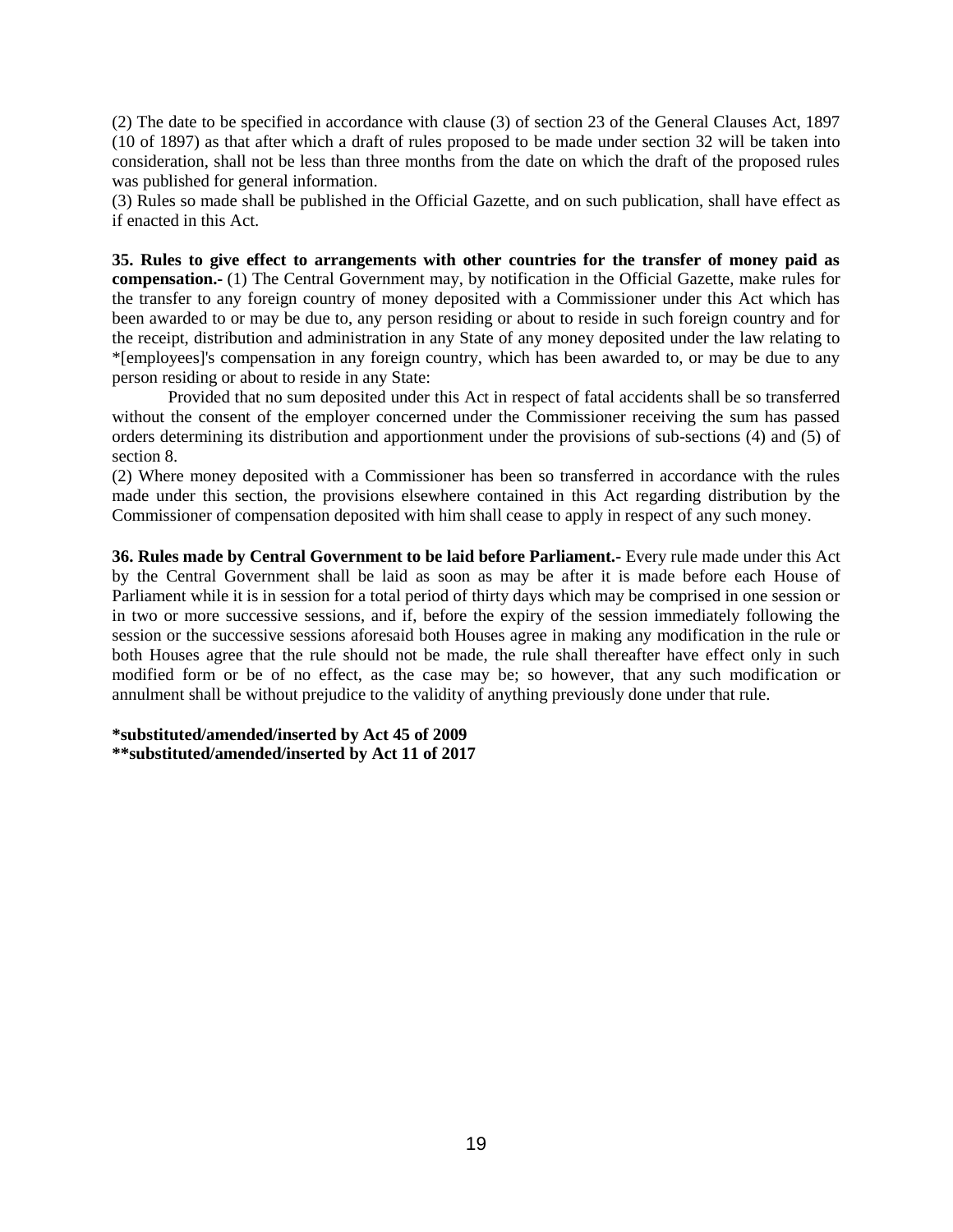#### **SCHEDULE I** :

[See sections 2(1) and (4)]

### PART I : **LIST OF INJURIES DEEMED TO RESULT IN PERMANENT TOTAL DISABLEMENT**

| Serial No. | Description of Injury                                                                                                                     | Percentage of loss of earning<br>capacity |
|------------|-------------------------------------------------------------------------------------------------------------------------------------------|-------------------------------------------|
| 1.         | Loss of both hands or amputation at higher sites.                                                                                         | 100                                       |
| 2.         | Loss of a hand and a foot.                                                                                                                | 100                                       |
| 3.         | Double amputation through leg or thigh, or<br>amputation through leg or thigh on one side and 100<br>loss of other foot                   |                                           |
| Ι4.        | Loss of sight to such an extent as to render the<br>claimant unable to perform any work for which $ 100\rangle$<br>eye-sight is essential |                                           |
| $\vert$ 5. | Very severe facial disfigurement                                                                                                          | 100                                       |
| 6.         | Absolute deafness                                                                                                                         | 100                                       |

# PART II : **LIST OF INJURIES DEEMED TO RESULT IN PERMANENT PARTIAL DISABLEMENT**

| Serial No. | <b>Description of Injury</b>                                                                                                        | Percentage of loss of earning<br>capacity |
|------------|-------------------------------------------------------------------------------------------------------------------------------------|-------------------------------------------|
|            |                                                                                                                                     |                                           |
|            | Amputation cases--upper limbs (either arm)                                                                                          |                                           |
| 1.         | Amputation through shoulder joint.                                                                                                  | 90                                        |
| 2.         | Amputation below shoulder with stump less than<br>20.32 Cms. from tip of acromion                                                   | 80                                        |
| 3.         | Amputation form 20.32 Cms. from tip of acromion<br>to less than 11.43 Cms. below tip of olecranon                                   | 70                                        |
| Ι4.        | Loss of a hand or of the thumb and four fingers of<br>one hand or amputation from 11.43 Cms. below tip $ 60\rangle$<br>of olecranon |                                           |
| 5.         | Loss of thumb                                                                                                                       | 30                                        |
| 6.         | Loss of thumb and its metacarpal bone                                                                                               | 40                                        |
| 7.         | Loss of four fingers of one hand                                                                                                    | 50                                        |
| 8.         | Loss of three fingers of one hand                                                                                                   | 30                                        |
| 9.         | Loss of two fingers of one hand                                                                                                     | 20                                        |
| 10.        | Loss of terminal phalanx of thumb                                                                                                   | 20                                        |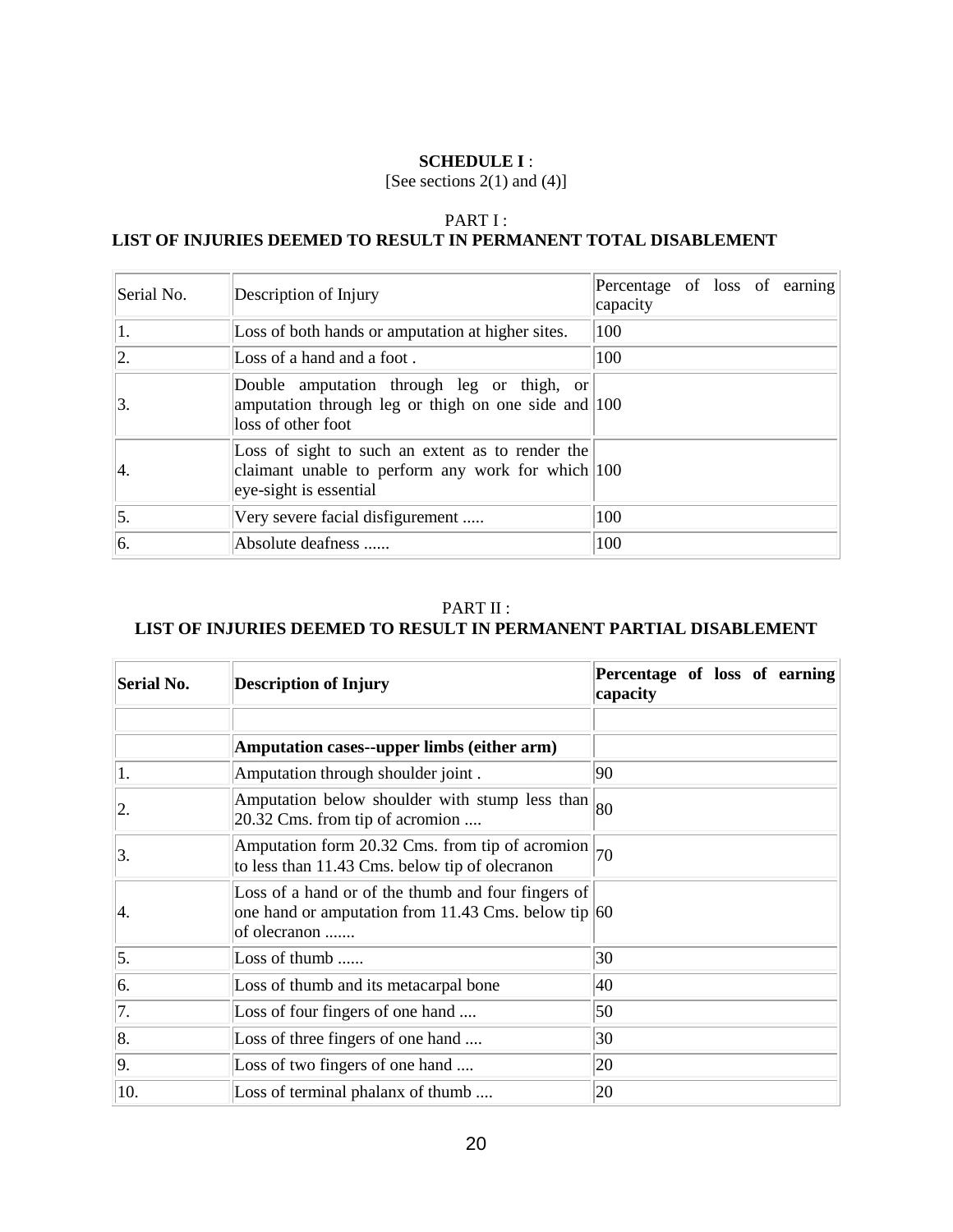| 10A. | Guillotine amputation of tip of thumb without loss<br>of bone                                                                                  | 10           |
|------|------------------------------------------------------------------------------------------------------------------------------------------------|--------------|
|      |                                                                                                                                                |              |
|      | <b>Amputation cases--lower limbs</b>                                                                                                           |              |
| 11.  | Amputation of both feet resulting in end bearing $ _{90}$<br>stumps.                                                                           |              |
| 12.  | Amputation through both feet proximal to the<br>metatarsophalangeal joint                                                                      | 80           |
| 13.  | Loss of all toes of both feet through the metatarso-<br>phalangeal joint                                                                       | 40           |
| 14.  | Loss of all toes of both feet proximal to the<br>proximal inter-phalangeal joint                                                               | 30           |
| 15.  | Loss of all toes of both feet distal to the proximal<br>inter-phalangeal joint                                                                 | 20           |
| 16.  | Amputation at hip                                                                                                                              | 90           |
| 17.  | Amputation below hip with stump not exceeding<br>12.70 Cms. in length measured from tip of great $ 80\rangle$<br>trenchanter                   |              |
| 18.  | Amputation below hip with stump exceeding 12.70<br>Cms. in length measured from tip of great $ 70 $<br>trenchanter but not beyond middle thigh |              |
| 19.  | Amputation below middle thigh to 8.89 Cms.<br>below knee                                                                                       | 60           |
| 20.  | Amputation below knee with stump exceeding 8.89<br>Cms. but not exceeding 12.70 Cms.                                                           | 50           |
| 21.  | Amputation below knee with stump exceeding<br>12.70 Cms                                                                                        | 50           |
| 22.  | Amputation of one foot resulting in end bearing.                                                                                               | 50           |
| 23.  | Amputation through one foot proximal to the<br>metatarsophalangeal joint                                                                       | 50           |
| 24.  | Loss of all toes of one foot through the<br>metatarsophalangeal joint                                                                          | $ 20\rangle$ |
|      | Other injuries                                                                                                                                 |              |
| 25.  | Loss of one eye, without complications, the other<br>being normal                                                                              | 40           |
| 26.  | Loss of vision of one eye, without complications or<br>disfigurement of eye-ball, the other being normal.                                      | 30           |
| 26A. | Loss of partial vision of one eye  Loss of--                                                                                                   | 10           |
|      |                                                                                                                                                |              |
|      | A--Fingers of right or left hand Index finger                                                                                                  |              |
| 27.  | Whole                                                                                                                                          | 14           |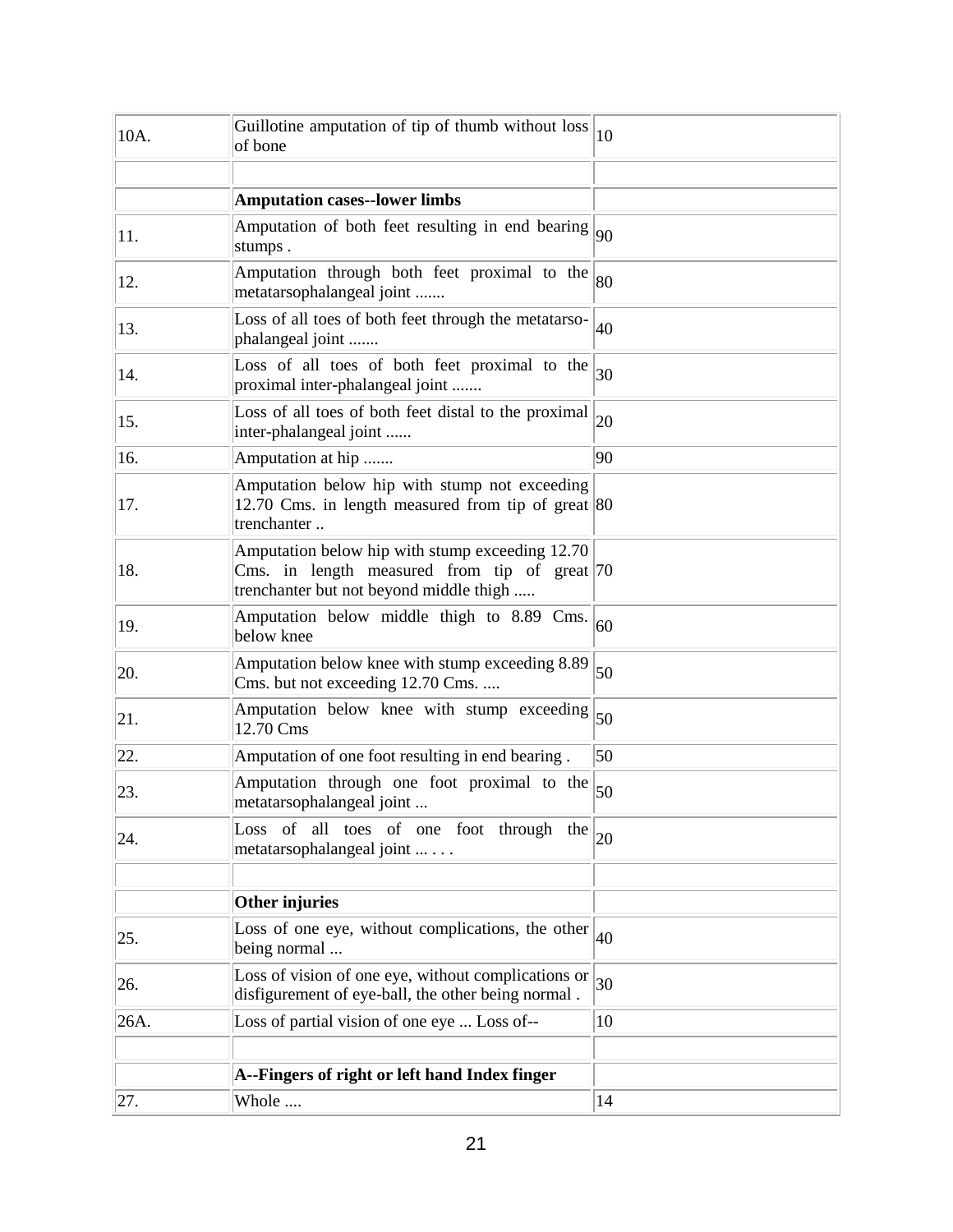| 28. | Two phalanges                                      | 11              |
|-----|----------------------------------------------------|-----------------|
| 29. | One phalanx                                        | $ 9\rangle$     |
| 30. | Guillotine amputation of tip without loss of bone. | $\vert 5 \vert$ |
|     |                                                    |                 |
|     | <b>Middle finger</b>                               |                 |
| 31. | Whole                                              | 12              |
| 32. | Two phalanges                                      | 9               |
| 33. | One Phalanx                                        | 7               |
| 34. | Guillotine amputation of tip without loss of bone. | $\vert 4$       |
|     |                                                    |                 |
|     | <b>Ring or little finger</b>                       |                 |
| 35. | Whole                                              | 7               |
| 36. | Two phalanges                                      | $\vert 6 \vert$ |
| 37. | One phalanx                                        | 5               |
| 38. | Guillotine amputation of tip without loss of bone. | $\overline{c}$  |
|     |                                                    |                 |
|     | <b>B--Toes of right or left foot Great toe</b>     |                 |
| 39. | Through metatarso-phalangeal joint.                | 14              |
| 40. | Part, with some loss of bone                       | 3               |
|     |                                                    |                 |
|     | Any other toe                                      |                 |
| 41. | Through metatarso-phalangeal joint.                | 3               |
| 42. | Part, with some loss of bone                       | 1               |
|     |                                                    |                 |
|     | Two toes of one foot, excluding great toe          |                 |
| 43. | Through metatarso-phalangeal joint.                | 5               |
| 44. | Part, with some loss of bone                       | $\overline{c}$  |
|     |                                                    |                 |
|     | Three toes of one foot, excluding great toe        |                 |
| 45. | Through metatarso-phalangeal joint.                | 6               |
| 46. | Part, with some loss of bone                       | 3               |
|     |                                                    |                 |
|     | Four toes of one foot, excluding great toe         |                 |
| 47. | Through metatarso-phalangeal joint                 | $ 9\rangle$     |
| 48. | Part-with some loss of bone                        | 3               |

[Note.--Complete and permanent loss of the use of any limb or member referred to in the Schedule shall be deemed to be the equivalent of the loss of that limb or member.]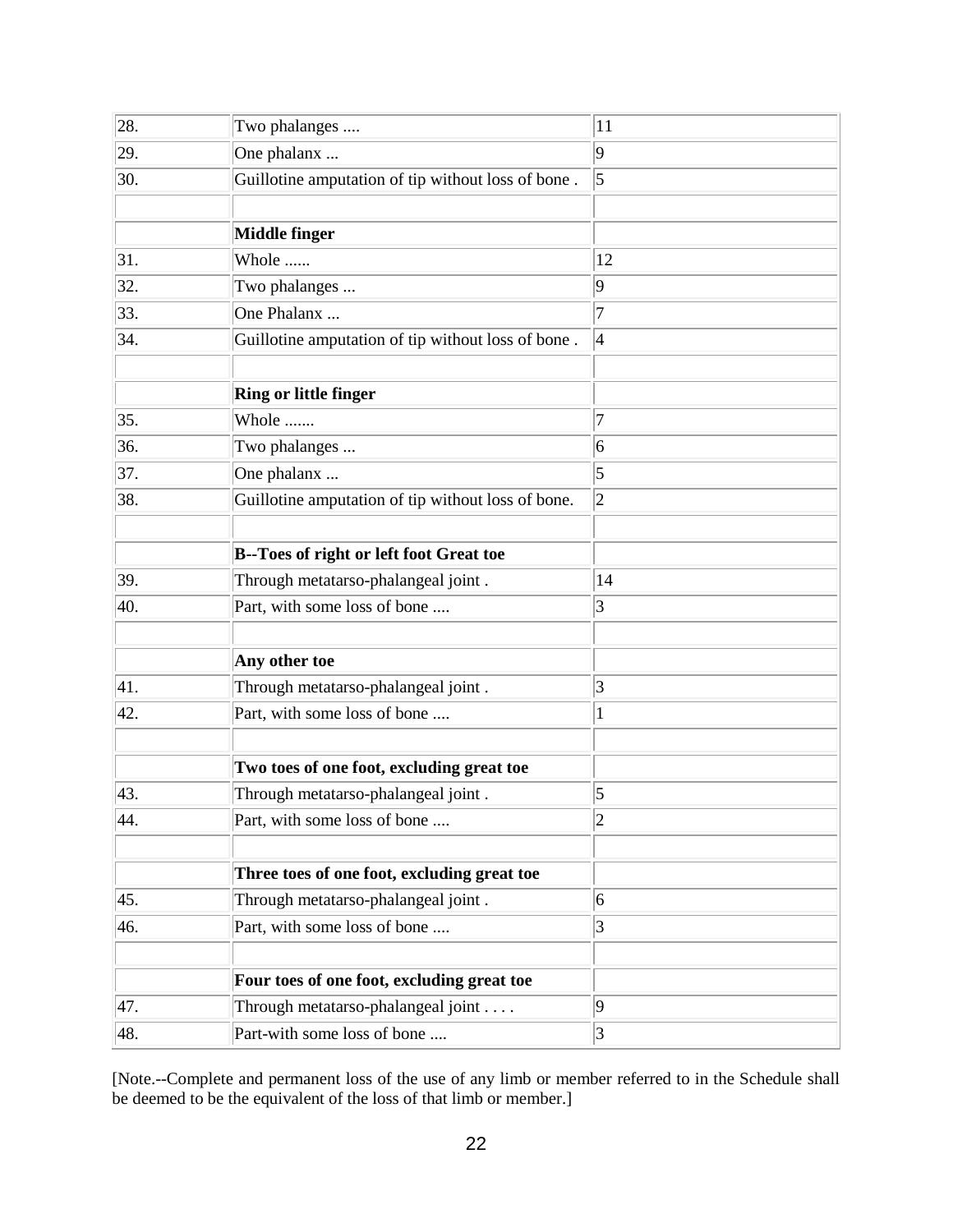### **SCHEDULE II**

#### See section 2(1)(dd)

### **LIST OF PERSONS WHO, SUBJECT TO THE PROVISIONS OF SECTION 2(1)(DD), ARE INCLUDED IN THE DEFINITION OF EMPLOYEES**

The following persons are employees within the meaning of section  $2(1)(dd)$  and subject to the provisions of that section, that is to say, any person who is--

(i) employed in railways, in connection with the operation ,repair or maintenance of a lift or a vehicle propelled by steam or other mechanical power or by electricity or in connection with the loading or unloading of any such vehicle; or

(ii) employed, in any premises wherein or within the precincts whereof a manufacturing process as defined in clause (k) of section 2 of the Factories Act, 1948 (63 of 1948), is being carried on, or in any kind of work whatsoever incidental to or connected with any such manufacturing process or with the article made whether or not employment in any such work is within such premises or precincts, and steam, water or other mechanical power or electrical power is used; or

(iii) employed for the purpose of making, altering, repairing, ornamenting, finishing or otherwise adapting for use, transport or sale any article or part of an article in any premises

Explanation.--For the purposes of this clause, persons employed outside such premises or precincts but in any work incidental to, or connected with, the work relating to making, altering, repairing, ornamenting, finishing or otherwise adapting for use, transport or sale of any article or part of an article shall be deemed to be employed within such premises or precincts; or

(iv) employed in the manufacture or handling of explosives in connection with the employer's trade or business; or

(v) employed, in any mine as defined in clause (j) of section 2 of the Mines Act, 1952 (35 of 1952), in any mining operation or in any kind of work, incidental to or connected with any mining operation or with the mineral obtained, or in any kind of work whatsoever below ground; or

(vi) employed as the master or as a seaman of.--

(a) any ship which is propelled wholly or in part by steam or other mechanical power or by electricity or which is towed or intended to be towed by a ship so propelled; or

(b) Omitted

(c) any sea going ship not included in sub-clause (a) provided with sufficient area for navigation under sails alone; or

(vii) employed for the purpose of --

(a) loading, unloading, fuelling, constructing, repairing, demolishing, cleaning or painting any ship of which he is not the master or a member of the crew, or handling or transport within the limits of any port subject to the Ports Act, 1908 (15 of 1908), or the Major Port Trusts Act, 1963 (38 of 1963)], of goods which have been discharged from or are to be loaded into any vessel; or

(b) warping a ship through the lock; or

(c) mooring and unmooring ships at harbour wall berths or in pier; or

(d) removing or replacing dry dock caisoons when vessels are entering or leaving dry docks; or

(e) the docking or undocking of any vessel during an emergency; or

(f) preparing splicing coir springs and check wires, painting depth marks on lock-sides, removing or replacing fenders whenever necessary, landing of gangways, maintaining life-buoys up to standard or any other maintenance work of a like nature; or

(g) any work on jolly-boats for bringing a ship's line to the wharf; or

(viii) employed in the construction, maintenance, repair or demolition of --

(a) any building which is designed to be or is or has been more than one storey in height above the ground or twelve feet or more from the ground level to the apex of the roof; or

(b) any dam or embankment which is twelve feet or more in height from its lowest to its highest point; or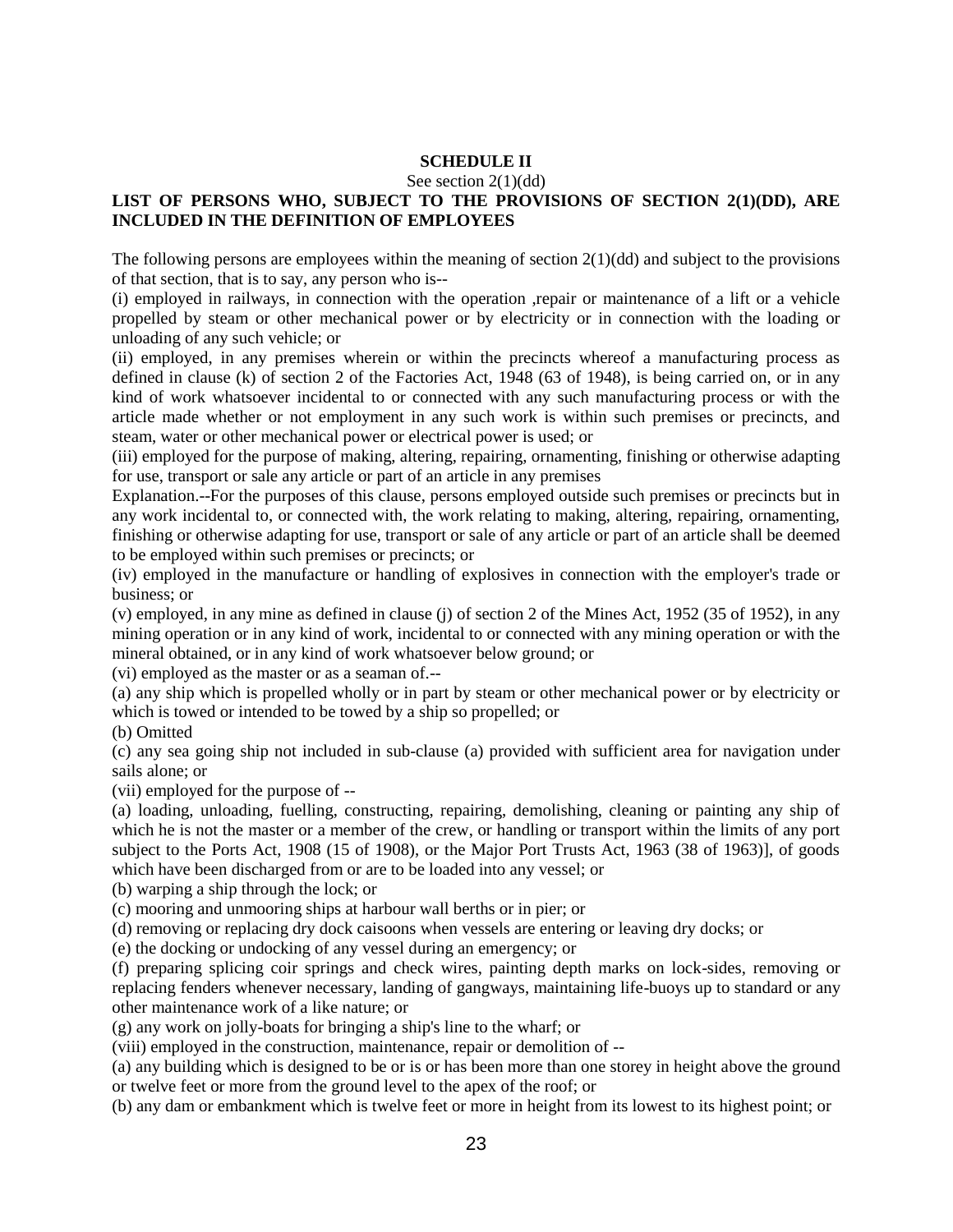(c) any road, bridge, tunnel or canal; or

(d) any wharf, quay, sea-wall or other marine work including any moorings of ships; or

(ix) employed in setting up, maintaining, repairing or taking down any telegraph or telephone line or post or any overhead electric line or cable or post or standard or fittings and fixtures for the same; or

(x) employed, in the construction, working, repair or demolition of any aerial ropeway, canal, pipeline or sewer; or

(xi) employed in the service of any fire brigade; or

(xii) employed upon a railway as defined in clause (31) of section 2 and subsection (1) of section 197 of the Railways Act, 1989 (24 of 1989), either directly or through a sub-contractor, by a person fulfilling a contract with the railway administration; or

(xiii) employed as an inspector, mail guard, sorter or van peon in the Railway Mail Service or as a telegraphist or as a postal or railway signaller, or employed in any occupation ordinarily involving outdoor work in the Indian Posts and Telegraphs Department; or

(xiv) employed, in connection with operation for winning natural petroleum or natural gas; or

(xv) employed in any occupation involving blasting operations; or

(xvi) employed in the making of any excavation or explosives have been used, or whose depth from its highest to its lowest point exceeds twelve feet; or

(xvii) employed in the operation of any ferry boat capable of carrying more than ten persons; or

(xviii) employed on any estate which is maintained for the purpose of growing cardamom, cinchona, coffee, rubber or tea; or;

(xix) employed, , in the generating, transforming transmitting or distribution of electrical energy or in generation or supply of gas; or

(xx) employed in a lighthouse as defined in clause (d) of section 2 of the Indian Lighthouse, Act 1927 (17 of 1927); or

(xxi) employed in producing cinematograph pictures intended for public exhibition or in exhibiting such pictures; or

(xxii) employed in the training, keeping or working of elephants or wild animals; or

(xxiii) employed in the tapping of palm-trees or the felling or logging of trees, or the transport of timber by inland waters, or the control or extinguishing of forests fires; or

(xxiv) employed in operations for the catching or hunting of elephants or other wild animals; or

(xxv) employed as a diver; or

(xxvi) employed in the handling or transport of goods in, or within the precincts of,--

(a) any warehouse or other place in which goods are stored, or,

(b) any market; or

(xxvii) employed in any occupation involving the handling and manipulation of radium or X-rays apparatus, or contact with radioactive substances; or

(xxviii) employed in or in connection with the construction, erection, dismantling, operation or maintenance of an aircraft as defined in section 2 of the Indian Aircraft Act, 1934 (22 of 1934); or

(xxix) employed in horticultural operations, forestry, bee-keeping or farming by tractors or other contrivances driven by steam or other mechanical power or by electricity; or

(xxx) employed, in the construction, working, repair or maintenance of a tube-well; or

(xxxi) employed in the maintenance, repair or renewal of electric fittings in a building; or

(xxxii) employed in a circus.

(xxxiii) employed as watchman in any factory or establishment; or

(xxxiv) employed in any operation in the sea for catching fish; or

(xxxv) employed in any employment which requires handling of snakes for the purpose of extraction of venom or for the purpose of looking after snakes or handling any other poisonous animal or insect; or

(xxxvi) employed in handling animals like horses, mules and bulls; or

(xxxvii) employed for the purpose of loading or unloading any mechanically propelled vehicle or in the handling or transport of goods which have been loaded in such vehicles; or

(xxxviii) employed in cleaning of sewer lines or septic tanks within the limits of a local authority; or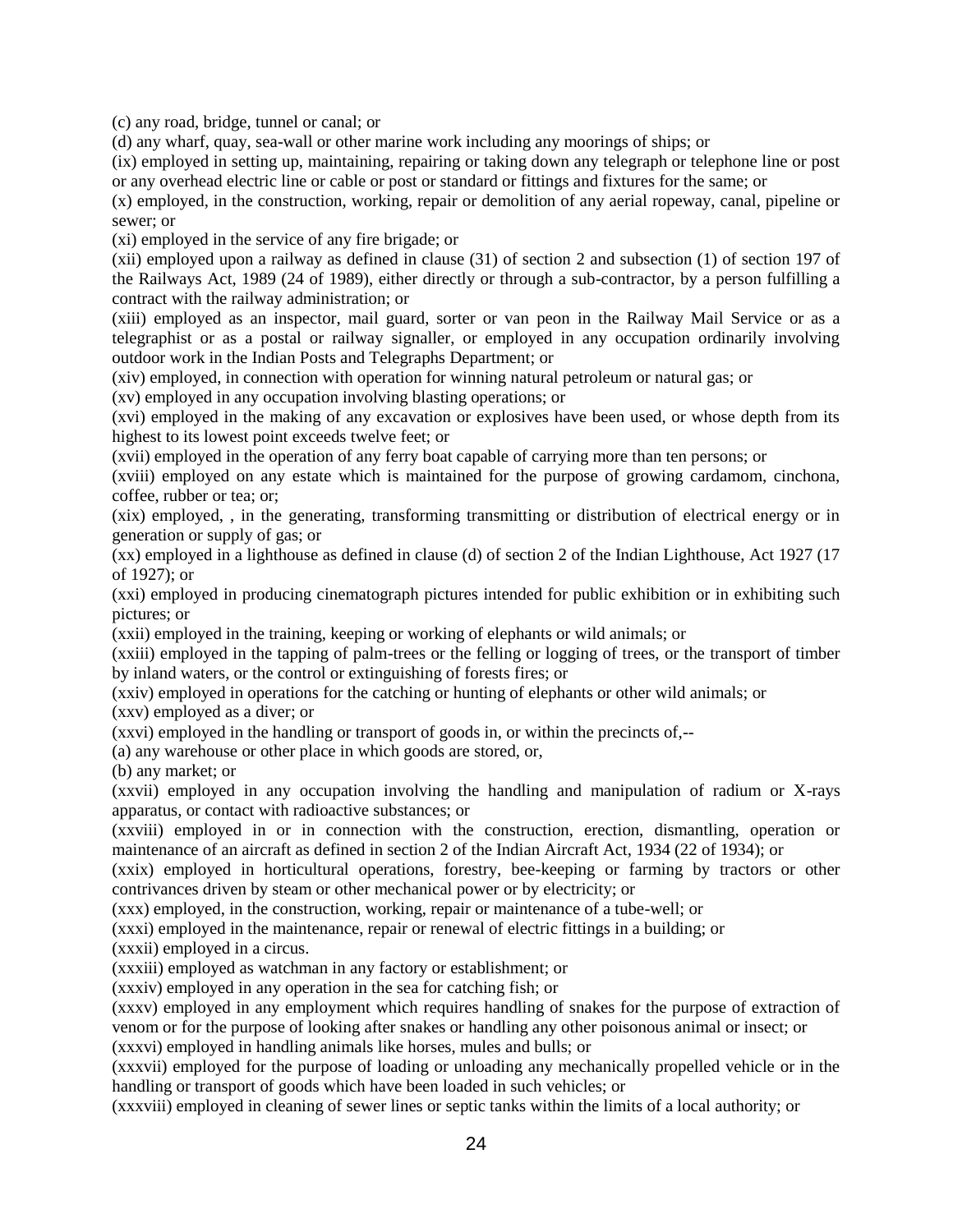(xxxix) employed on surveys and investigation, exploration or gauge or discharge observation of rivers including drilling operations, hydrological observations and flood forecasting activities, ground water surveys and exploration; or

(xl) employed in cleaning of jungles or reclaiming land or ponds; or

(xli) employed in cultivation of land or rearing and maintenance of live-stock or forest operations or fishing; or

(xlii) employed in installation, maintenance or repair of pumping equipment used for lifting of water from wells, tube-wells, ponds, lakes, streams and the like; or

(xliii) employed in the construction, boring or deepening of an open well or dug well, bore well, borecum-dug well, filter point and the like; or

(xliv) employed in spraying and dusting or insecticides of pesticides in agricultural operations or plantations; or

(xlv) employed in mechanised harvesting and threshing operations; or

(xlvi) employed in working or repair or maintenance of bulldozers, tractors, power tillers and the like; or

(xlvii) employed as artist for drawing pictures on advertisement boards at a height of 3.66 metres or more from the ground level; or

(xlviii) employed in any newspaper establishment as defined in the Working Journalists and Other Newspaper Employees (Conditions of Service) and Miscellaneous Provisions Act, 1955 and engaged in outdoor work;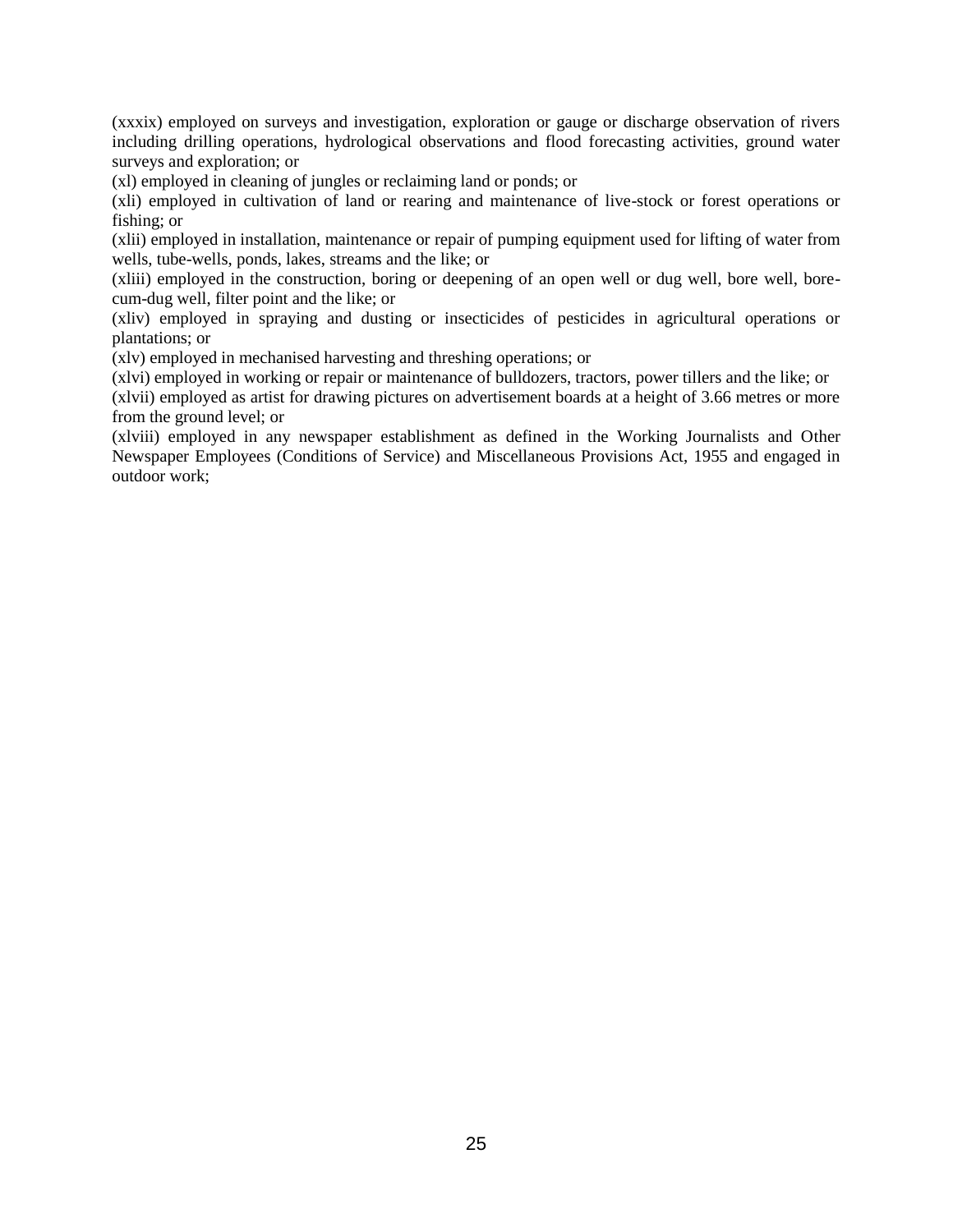# **SCHEDULE III**

(See section 3)

## **LIST OF OCCUPATIONAL DISEASES**

| <b>Serial No.</b> | <b>Occupational disease</b>                                                                                            | Employment                                                                                                                                                                                                                                                                                                                                                                                                                 |
|-------------------|------------------------------------------------------------------------------------------------------------------------|----------------------------------------------------------------------------------------------------------------------------------------------------------------------------------------------------------------------------------------------------------------------------------------------------------------------------------------------------------------------------------------------------------------------------|
|                   |                                                                                                                        |                                                                                                                                                                                                                                                                                                                                                                                                                            |
|                   | PART A                                                                                                                 |                                                                                                                                                                                                                                                                                                                                                                                                                            |
| 1.                | Infectious and parasitic diseases contracted in an<br>occupation where there is a particular risk of<br>contamination. | (a) All work involving exposure to<br>health or laboratory work;<br>$(b)$ All work involving exposure to<br>veterinary work;<br>(c) Work relating to handling<br>animals, animal carcasses, part of<br>such carcasses, or merchandise<br>which<br>have<br>been<br>may<br>animals<br>contaminated<br>by<br><sub>or</sub><br>animal carcasses;<br>Other<br>work<br>(d)<br>carrying<br>a<br>particular risk of contamination. |
| 2.                | Diseases caused by work in compressed air.                                                                             | All work involving exposure to<br>the risk concerned.                                                                                                                                                                                                                                                                                                                                                                      |
| 3.                | Diseases caused by lead or its toxic compounds.                                                                        | All work involving exposure to<br>the risk concerned.                                                                                                                                                                                                                                                                                                                                                                      |
| 4.                | Poisoning by nitrous fumes.                                                                                            | All work involving exposure to<br>the risk concerned.                                                                                                                                                                                                                                                                                                                                                                      |
| 5.                | Poisoning by organo phosphorus compounds.                                                                              | All work involving exposure to<br>the risk concerned.                                                                                                                                                                                                                                                                                                                                                                      |
|                   |                                                                                                                        |                                                                                                                                                                                                                                                                                                                                                                                                                            |
|                   | <b>PART B</b>                                                                                                          |                                                                                                                                                                                                                                                                                                                                                                                                                            |
| 1.                | Diseases caused by phosphorus or its toxic All work involving exposure to<br>compounds.                                | the risk concerned.                                                                                                                                                                                                                                                                                                                                                                                                        |
| 2.                | <b>Diseases</b><br>its<br>caused<br>by<br>mercury<br><b>or</b><br>compounds.                                           | toxic All work involving exposure to<br>the risk concerned.                                                                                                                                                                                                                                                                                                                                                                |
| 3.                | <b>Diseases</b><br>caused<br>its<br>by<br>benzene<br><b>or</b><br>homologues.                                          | toxic All work involving exposure to<br>the risk concerned.                                                                                                                                                                                                                                                                                                                                                                |
| 4.                | Diseases caused by nitro and amido toxic All work involving exposure to<br>derivatives of benzene or its homologues.   | the risk concerned.                                                                                                                                                                                                                                                                                                                                                                                                        |
| 5.                | Diseases caused by chromium or its toxic All work involving exposure to<br>compounds.                                  | the risk concerned.                                                                                                                                                                                                                                                                                                                                                                                                        |
| 6.                | Diseases caused by arsenic or its toxic compounds.                                                                     | All work involving exposure to<br>the risk concerned.                                                                                                                                                                                                                                                                                                                                                                      |
| 7.                | Diseases caused by radioactive substances and All work involving exposure to                                           |                                                                                                                                                                                                                                                                                                                                                                                                                            |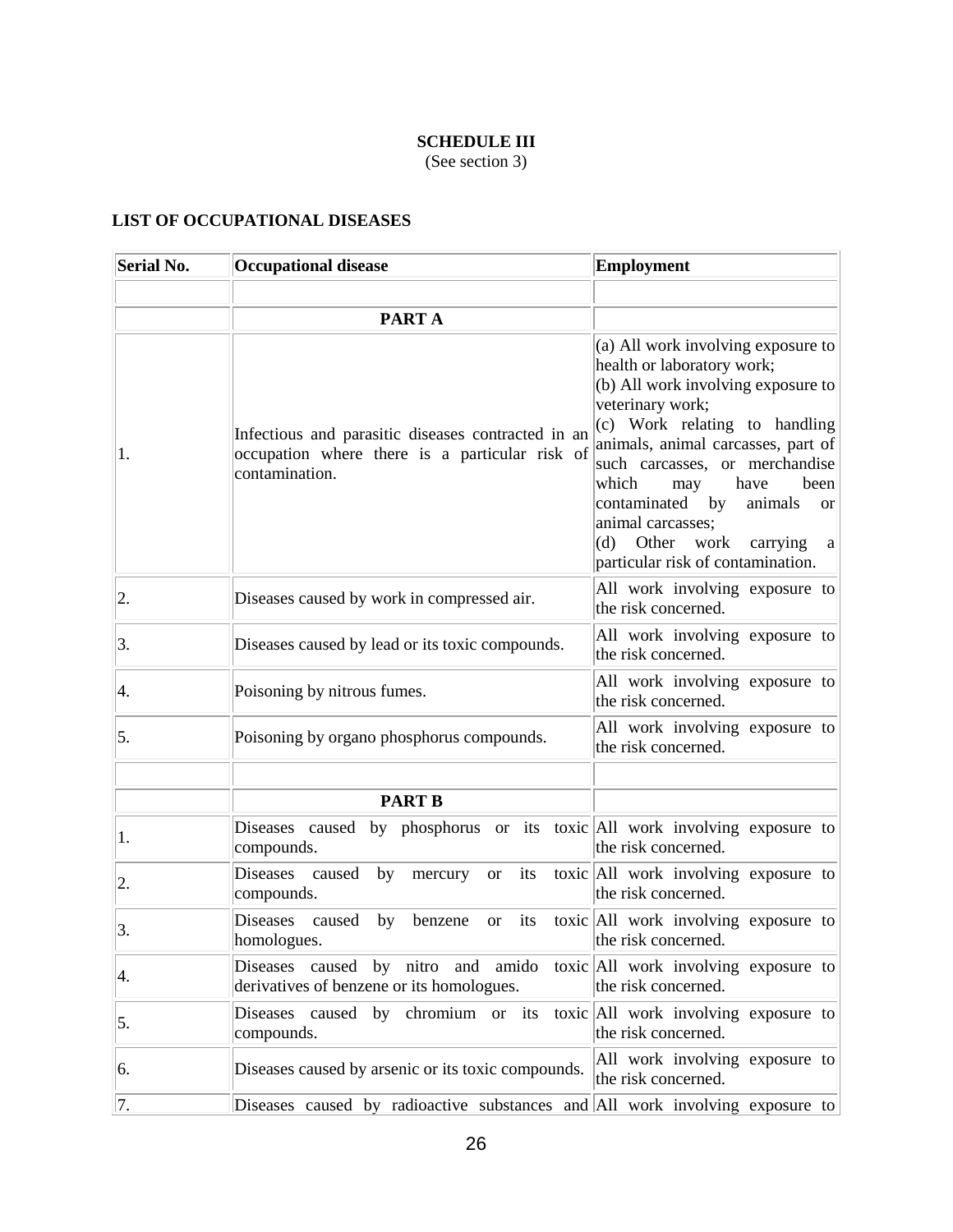|     | ionising radiations.                                                                                                                                                                                                       | the<br>action<br>of<br>radioactive<br>substances or ionising radiations.     |
|-----|----------------------------------------------------------------------------------------------------------------------------------------------------------------------------------------------------------------------------|------------------------------------------------------------------------------|
| 8.  | Primary epitheliomatous cancer of the skin caused<br>by tar, pitch, bitumen, mineral oil, anthracene, or All work involving exposure to<br>the compounds, products or residues of these the risk concerned.<br>substances. |                                                                              |
| 9.  | Diseases caused by the toxic halogen derivatives of $ AII $ work involving exposure to<br>hydrocarbons (of the aliphatic and aromatic series), the risk. concerned.                                                        |                                                                              |
| 10. | Diseases caused by carbon disulphide.                                                                                                                                                                                      | All work involving exposure to<br>the risk. concerned.                       |
| 11. | Occupational cataract due to infra-red radiations.                                                                                                                                                                         | All work involving exposure to<br>the risk. concerned.                       |
| 12. | Diseases caused by manganese or its toxic All work involving exposure to<br>compounds.                                                                                                                                     | the risk. concerned.                                                         |
| 13. | Skin diseases caused by physical, chemical or All work involving exposure to<br>biological agents not included in other items.                                                                                             | the risk. concerned.                                                         |
| 14. | Hearing impairment caused by noise.                                                                                                                                                                                        | All work involving exposure to<br>the risk. concerned.                       |
| 15. | Poisoning by dinitrophenol or a homologue or by<br>substituted dinitrophenol or by the salts of such<br>substances.                                                                                                        | All work involving exposure to<br>the risk. concerned.                       |
| 16. | Diseases caused by beryllium or its toxic All work involving exposure to<br>compounds.                                                                                                                                     | the risk. concerned.                                                         |
| 17. | Diseases caused by cadmium or its toxic All work involving exposure to<br>compounds.                                                                                                                                       | the risk. concerned.                                                         |
| 18. | asthma<br>Occupational<br>sensitising agents inherent to the work process.                                                                                                                                                 | caused by recognised All work involving exposure to<br>the risk. concerned.  |
| 19. | Diseases<br>caused<br>by<br>compounds.                                                                                                                                                                                     | fluorine or its toxic All work involving exposure to<br>the risk. concerned. |
| 20. | Diseases caused by nitroglycerin or other nitroacid All work involving exposure to<br>esters.                                                                                                                              | the risk. concerned.                                                         |
| 21. | Diseases caused by alcohols and ketones.                                                                                                                                                                                   | All work involving exposure to<br>the risk. concerned.                       |
| 22. | Diseases caused by asphyxiants, carbon monoxide, All work involving exposure to<br>and its toxic derivatives, hydrogen sulphide.                                                                                           | the risk. concerned.                                                         |
| 23. | mesotheliomas<br>Lung cancer<br>and<br>caused<br>asbestos.                                                                                                                                                                 | by All work involving exposure to<br>the risk. concerned.                    |
| 24. | Primary neoplasm of the epithelial lining of the All work involving exposure to<br>urinary bladder or the kidney or the ureter.                                                                                            | the risk. concerned.                                                         |
| 25. | Snow blindness in snow bound areas.                                                                                                                                                                                        | All work involving exposure to<br>the risk concerned.                        |
| 26. | Disease due to effect of heat in extreme hot All work involving exposure to<br>climate.                                                                                                                                    | the risk concerned.                                                          |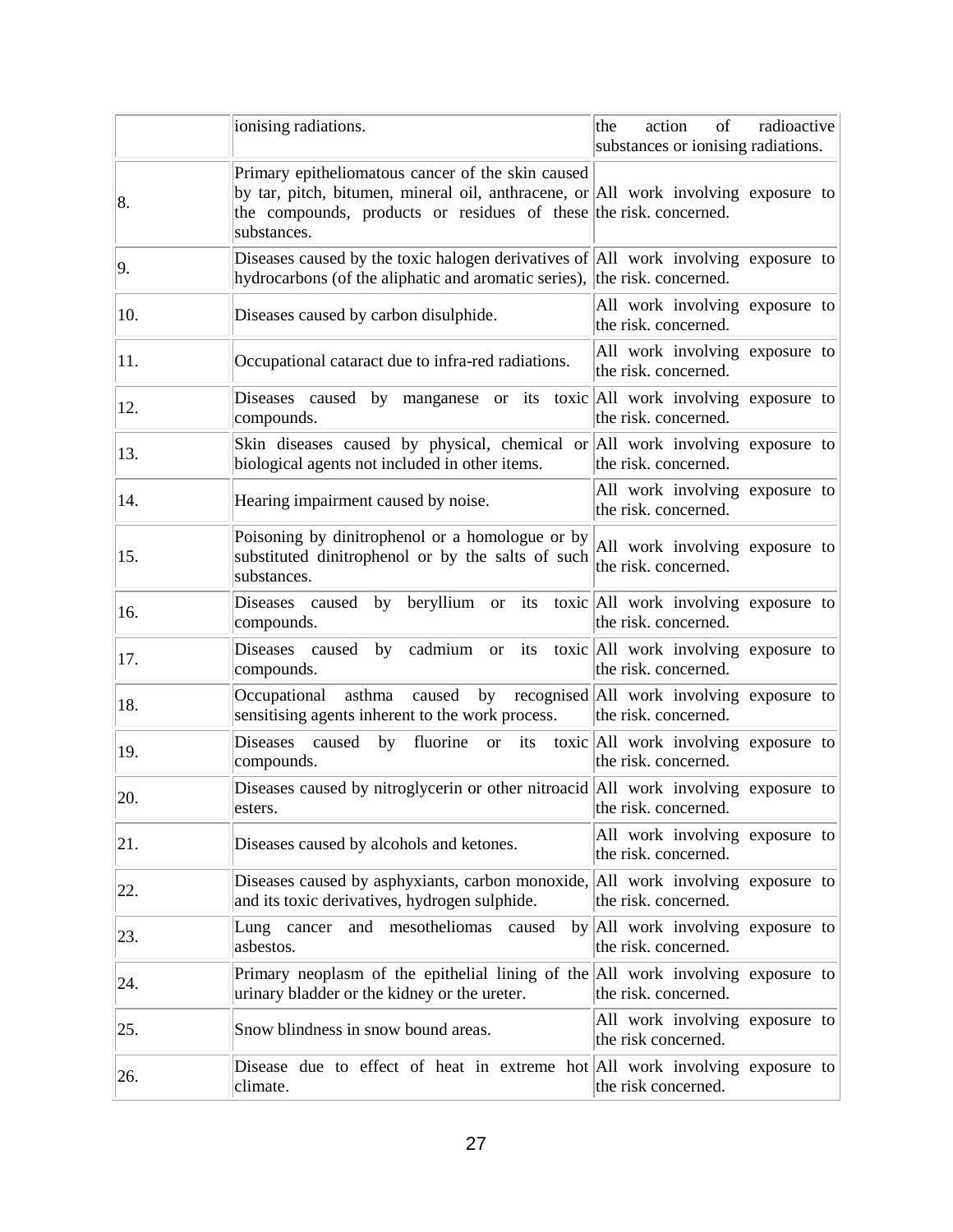| 27. | Disease due to effect of cold in extreme cold All work involving exposure to<br>climate.                                                                                                                                       | the risk concerned.                                   |
|-----|--------------------------------------------------------------------------------------------------------------------------------------------------------------------------------------------------------------------------------|-------------------------------------------------------|
|     |                                                                                                                                                                                                                                |                                                       |
|     | PART C                                                                                                                                                                                                                         |                                                       |
| 1.  | Pneumoconioses caused by sclerogenic mineral<br>dust (silicoses, anthraoo-silicosis, asbestosis) and<br>silico-tuberculosis provided that silicosis is an<br>essential factor in causing the resultant incapacity<br>or death. | All work involving exposure to<br>the risk concerned. |
| 2.  | Bagassosis                                                                                                                                                                                                                     | All work involving exposure to<br>the risk concerned. |
| 3.  | Bronchopulmonary diseases caused by cotton, flax All work involving exposure to<br>hemp and sisal dust (Byssionsis),                                                                                                           | the risk concerned.                                   |
| Ι4. | Extrinsic allergic alveelitis caused by the inhalation All work involving exposure to<br>of organic dusts.                                                                                                                     | the risk concerned.                                   |
| 5.  | Bronchopulmonary diseases caused by hard metals.                                                                                                                                                                               | All work involving exposure to<br>the risk concerned. |
| 6.  | Acute Pulmonary oedema of high altitude.                                                                                                                                                                                       | All work involving exposure to<br>the risk concerned. |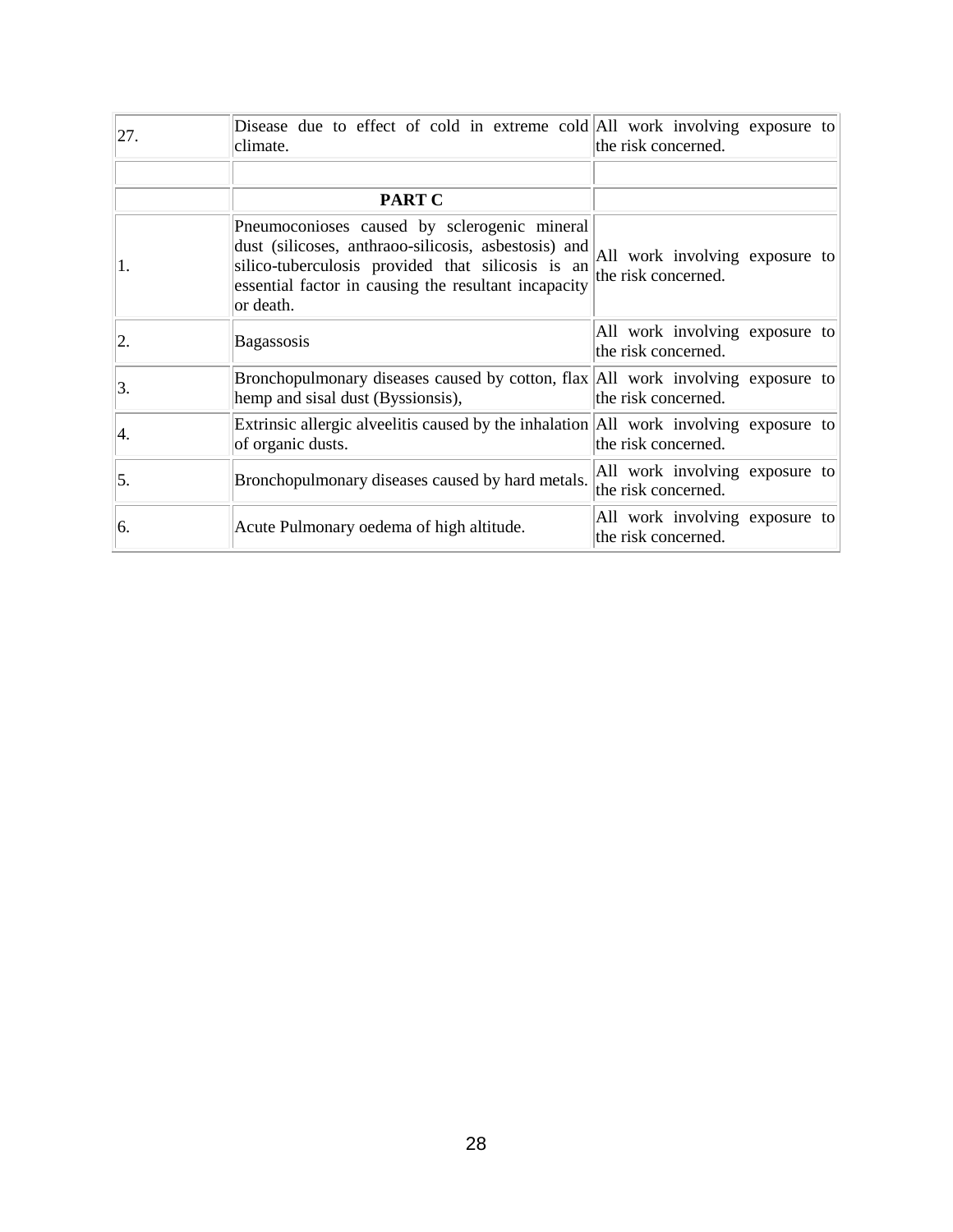### **SCHEDULE IV**

(See section 4)

#### **FACTORS FOR WORKING OUT LUMP SUM EQUIVALENT OF COMPENSATION AMOUNT IN CASE OF PERMANENT DISABLEMENT AND DEATH**

|               | Completed years of age on the last birthday of the<br>workman immediately preceding the date on which Factors<br>the compensation fell due |        |
|---------------|--------------------------------------------------------------------------------------------------------------------------------------------|--------|
| Not more than | 16                                                                                                                                         | 228.54 |
|               | 17                                                                                                                                         | 227.49 |
|               | 18                                                                                                                                         | 226.38 |
|               | 19                                                                                                                                         | 225.22 |
|               | 20                                                                                                                                         | 224.00 |
|               | 21                                                                                                                                         | 222.71 |
|               | 22                                                                                                                                         | 221.37 |
|               | 23                                                                                                                                         | 219.95 |
|               | 24                                                                                                                                         | 218.47 |
|               | 25                                                                                                                                         | 216.91 |
|               | 26                                                                                                                                         | 215.28 |
|               | 27                                                                                                                                         | 213.57 |
|               | 28                                                                                                                                         | 211.79 |
|               | 29                                                                                                                                         | 209.92 |
|               | 30                                                                                                                                         | 207.98 |
|               | 31                                                                                                                                         | 205.95 |
|               | 32                                                                                                                                         | 203.85 |
|               | 33                                                                                                                                         | 201.66 |
|               | 34                                                                                                                                         | 199.40 |
|               | 35                                                                                                                                         | 197.06 |
|               | 36                                                                                                                                         | 194.64 |
|               | 37                                                                                                                                         | 192.14 |
|               | 38                                                                                                                                         | 189.56 |
|               | $ 39\rangle$                                                                                                                               | 186.90 |
|               | 40                                                                                                                                         | 184.17 |
|               | 41                                                                                                                                         | 181.37 |
|               | 42                                                                                                                                         | 178.49 |
|               | 43                                                                                                                                         | 175.54 |
|               | 44                                                                                                                                         | 172.52 |
|               | 45                                                                                                                                         | 169.44 |